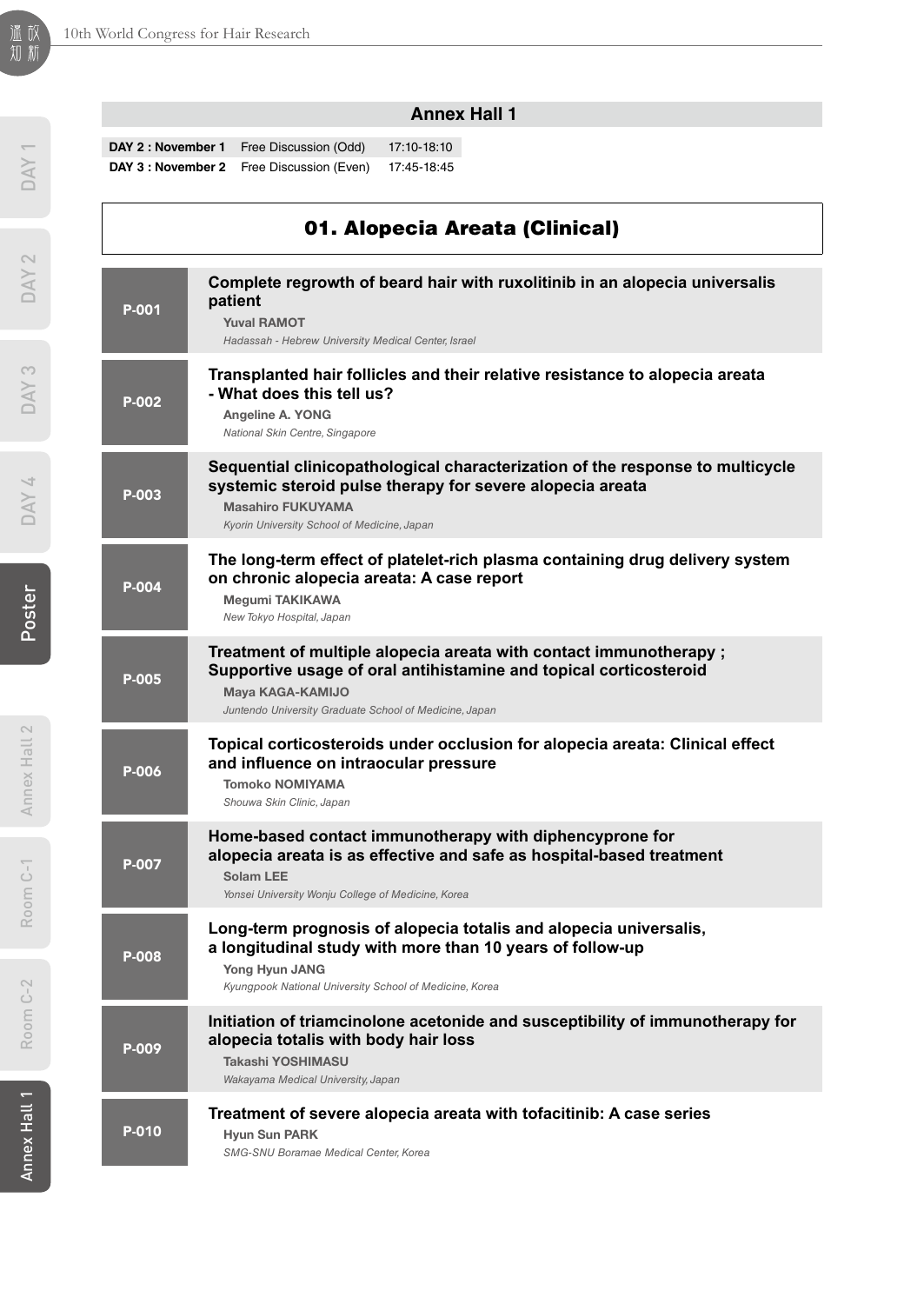| P-011 | Evaluation of the efficacy of intermittently administered corticosteroid at<br>medium dose in patients with alopecia areata<br><b>Motoko AYABE</b><br>Yokohama City University, Japan                           |  | DAY                             |
|-------|-----------------------------------------------------------------------------------------------------------------------------------------------------------------------------------------------------------------|--|---------------------------------|
| P-012 | A candidate botanical cutaneous solution for the treatment of alopecia areata<br>(AA) in pediatric population<br><b>Saad HARTI</b><br>Legacy Healthcare, Switzerland                                            |  | DAY                             |
| P-013 | Primary cicatricial alopecia: An unclassified case<br><b>Mizuki GOTO</b><br>Faculty of Medicine, Oita University, Japan                                                                                         |  | $\sim$                          |
| P-014 | Histpathologic features of alopecia areata<br><b>Bark Lynn LEW</b><br>KyungHee University, Korea                                                                                                                |  | DAY<br>$\omega$                 |
| P-015 | Simvastatin/ezetimibe therapy for recalcitrant alopecia areata: Efficacy and<br>prognosis<br><b>Bark Lynn LEW</b><br>KyungHee University, Korea                                                                 |  | DAY<br>$\overline{\mathcal{L}}$ |
| P-016 | Can botulinum toxin type A injection be used for alopecia areata treatment?<br><b>Rattapon THUANGTONG</b><br>Siriraj Hospital, Thailand                                                                         |  |                                 |
| P-017 | Seasonal relapse of alopecia areata: A model for environmental triggering<br><b>Gordon I. HALE</b><br>Sheffield Teaching Hospitals NHS Foundation Trust, United Kingdom                                         |  | Poster                          |
| P-018 | A case of diffuse alopecia areata mimicking female pattern hair loss<br><b>Keiko INUI</b><br>Tokyo Medical and Dental University, Japan                                                                         |  |                                 |
| P-019 | Health-related quality of life in severe alopecia areata is improved with<br>successful treatment of disease<br><b>Lucy LIU</b><br>Yale University School of Medicine, United States                            |  | Annex Hall 2                    |
| P-020 | Efficacy of topical diphenylcyclopropenone maintenance treatment for<br>patients with alopecia areata: A retrospective study<br><b>Won Soo LEE</b><br>Yonsei Wonju University, Korea                            |  | Room                            |
| P-021 | Subclinical sensitization of diphenylcyclopropenone is sufficient for the<br>treatment of alopecia areata<br><b>Won Soo LEE</b><br>Yonsei Wonju University, Korea                                               |  | Room                            |
| P-022 | A new classification of alopecia areata<br>Based on risk stratification by subtype and extent of hair loss:<br><b>LEE classification</b><br>Young Bin LEE<br>Yonsei University Wonju College of Medicine, Korea |  | $\overline{C}$<br>Ď             |
| P-023 | Our operative technique for follicular unit extraction<br><b>Masami SAITO</b><br>Shinwa Clinic Shinjuku, Japan                                                                                                  |  | Annex Hall 1                    |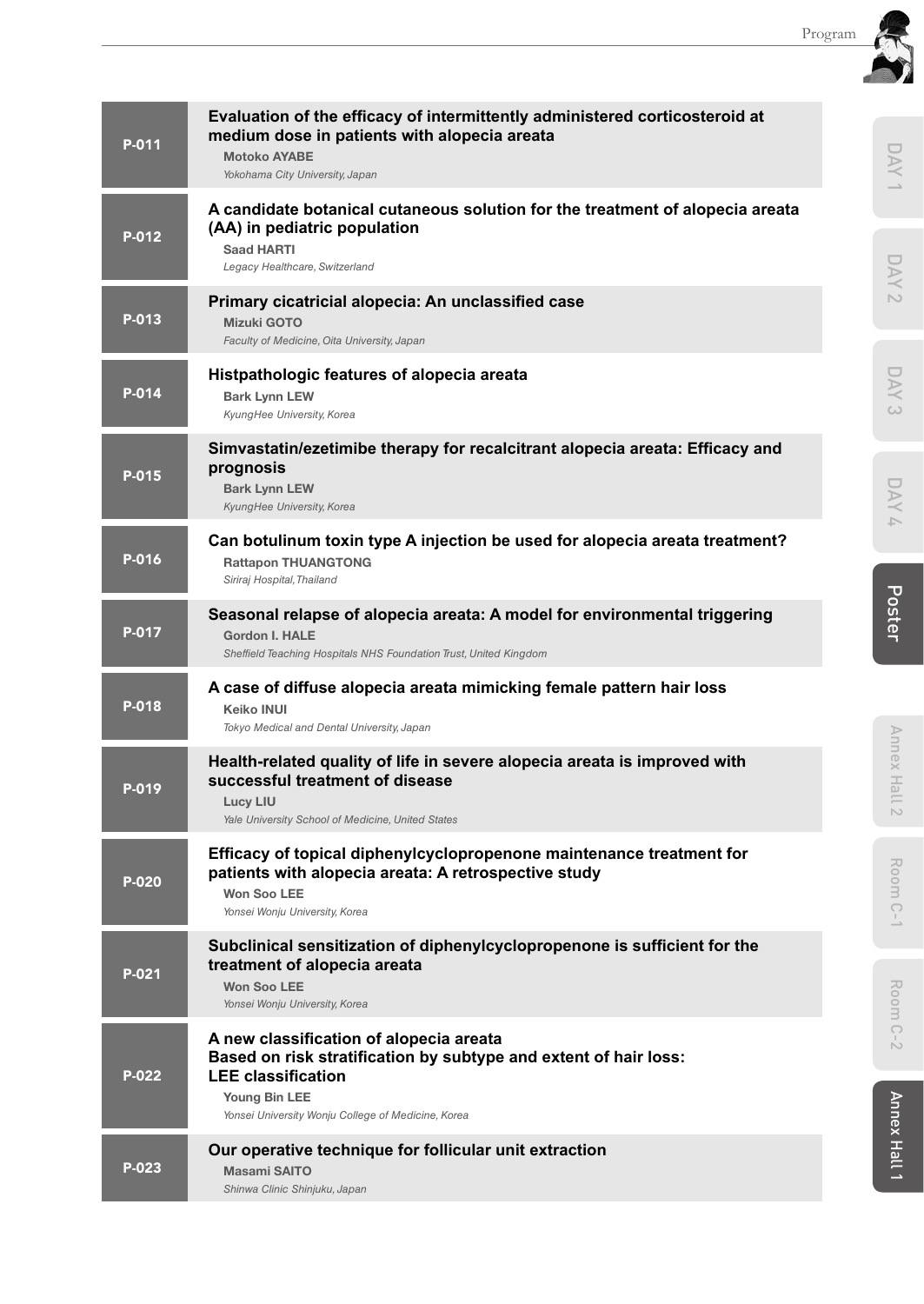| P-024 | Retrospective review of stress as a trigger for hair loss in patients diagnosed<br>with alopecia areata seen in a specialty alopecia clinic<br>Lauren R. PENZI<br>Massachusetts General Hospital, United States |
|-------|-----------------------------------------------------------------------------------------------------------------------------------------------------------------------------------------------------------------|
| P-025 | A case of alopecia areata multiplex after injecting an autologous dermal<br>micro-graft for treatment of androgenetic alopecia<br><b>Susumu TOSHIMA</b><br>Keio University, Japan                               |
| P-026 | Three cases of alopecia areata and myasthenia gravis<br><b>Yohei NATSUAKI</b><br>Kurume University School of Medicine, Japan                                                                                    |
| P-027 | A case of alopecia totalis treated with 308-nm excimer and 311-nm titanium:<br><b>Sapphire laser</b><br><b>Jihae LEE</b><br>The Catholic University of Korea, Korea                                             |
| P-028 | The efficacy of steroid pulse therapy in 80 patients with severe alopecia<br>areata in Kurume University<br><b>Takako SHINTANI</b><br>Kurume University School of Medicine, Japan                               |
| P-029 | Treatments of pediatric alopecia areata in Nagoya City University Hospital<br><b>Emi NISHIDA</b><br>Nagoya City University, Japan                                                                               |
| P-030 | Efficacy of topical occlusion with potent corticosteroids in children with<br>severe type of alopecia areata<br><b>Yanting YE</b><br>The First Affiliated Hospital, Sun Yet-sen University, China               |
| P-031 | Multiple application of intramuscular compound betamethasone in the<br>treatment of alopecia areata<br><b>Yanting YE</b><br>The First Affiliated Hospital, Sun Yet-sen University, China                        |
| P-032 | Non-ablative fractional laser as an emerging treatment for alopecia areata<br>Ana Carina JUNQUEIRA BERTIN<br>Clinica Groenlandia 462, Brazil                                                                    |
| P-033 | Treatment of severe alopecia areata with the oral Janus kinase inhibitor,<br>tofacitinib citrate: The Cleveland clinic experience<br><b>Wilma F. BERGFELD</b><br>Cleveland Clinic Foundation, United States     |
| P-034 | Evaluation of metal allergy in patients with alopecia areata<br><b>Junko HATTORI</b><br>Kyoto Prefectural University of Medicine, Japan                                                                         |
| P-035 | Nonablative fractional laser for treatment of alopecia totalis<br><b>Tsung Hua TSAI</b><br>Ferrari Skin and Hair Clinic, Taiwan                                                                                 |

DAY<sub>1</sub>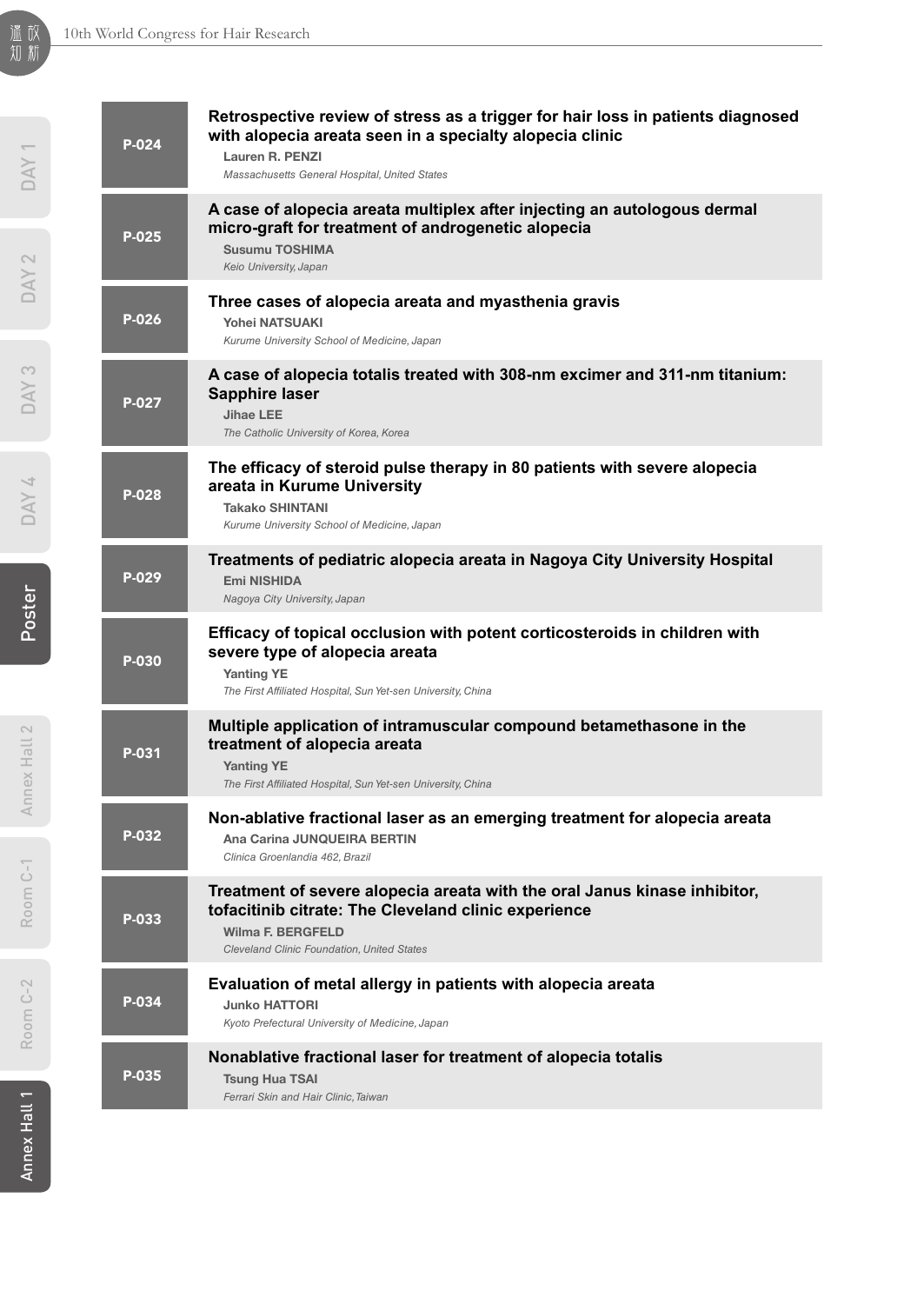|       |                                                                                                                                                                                                                                                               | Program |                                 |
|-------|---------------------------------------------------------------------------------------------------------------------------------------------------------------------------------------------------------------------------------------------------------------|---------|---------------------------------|
|       | 02. Alopecia Areata (Research)                                                                                                                                                                                                                                |         |                                 |
| P-036 | Desensitization of dust mite in modifying relapse and disease duration of<br>alopecia areata in allergic individuals<br>Zi Xun ZENG<br>First Affiliated Hospital of Kunming Medical School, China                                                             |         | DAY                             |
| P-037 | Correlation of hair cycle with local inflammatory infiltration in localized and<br>diffuse subtypes of alopecia areata<br><b>Yunxia LING</b><br>Sun Yat-Sen University, China                                                                                 |         | KN<br>$\sim$                    |
| P-038 | Clinical significance of serum cold-inducible RNA-binding protein in alopecia<br>areata<br>Young LEE<br>Chungnam National University, Daejeon, Korea                                                                                                          |         | DAY<br>$\omega$                 |
| P-039 | A new mouse model for alopecia areata induced by activation of innate<br>immunity<br><b>Young LEE</b><br>Chungnam National University, Daejeon, Korea                                                                                                         |         | DAY<br>$\overline{\phantom{a}}$ |
| P-040 | Hair growth-promoting and molecular regulation of Salvia plebeia R.Br.<br>extract in human dermal papilla cell<br><b>Yilin ZHANG</b><br>Chung-Ang University, Korea                                                                                           |         | Poster                          |
| P-041 | SIRT1 activation ameliorates inflammation in the outer root sheath cells of<br>hair follicles<br><b>Jin PARK</b><br>Chonbuk National University Medical School, Korea                                                                                         |         |                                 |
| P-042 | Quantitative clinicopathological image analyses identify poor prognostic<br>factors for systemic steroid pulse therapy in acute alopecia areata<br><b>Yohei SATO</b><br>Kyorin University School of Medicine, Japan                                           |         | <b>Annex Hall</b>               |
| P-043 | This abstract is about the analysis of the frequency distribution of<br>polymorphism TNF-α gene among patients with alopecia areata<br>Fatima V. AZIMOVA<br>Republican Specialized Scientific and Practical Center of Dermatology and Venereology, Uzbekistan |         | $\sim$<br>Room                  |
| P-044 | The effect of human mesenchymal stem cell therapy on in vitro model of<br>alopecia areata<br>Jung Eun KIM<br>The Catholic University of Korea, St. Paul's Hospital, Korea                                                                                     |         | $C-1$                           |
| P-045 | Evaluations of relationship between alopecia areata and sleep disorder<br>through questionnaire<br><b>Hyojin KIM</b><br>Inje University, Korea                                                                                                                |         | Room<br>$\bigcirc$<br>Ń.        |
| P-046 | Distribution of microscopic change of pulled-out hair in alopecia areata<br>patient<br><b>Hyojin KIM</b><br>Inje University, Korea                                                                                                                            |         | Annex Hal                       |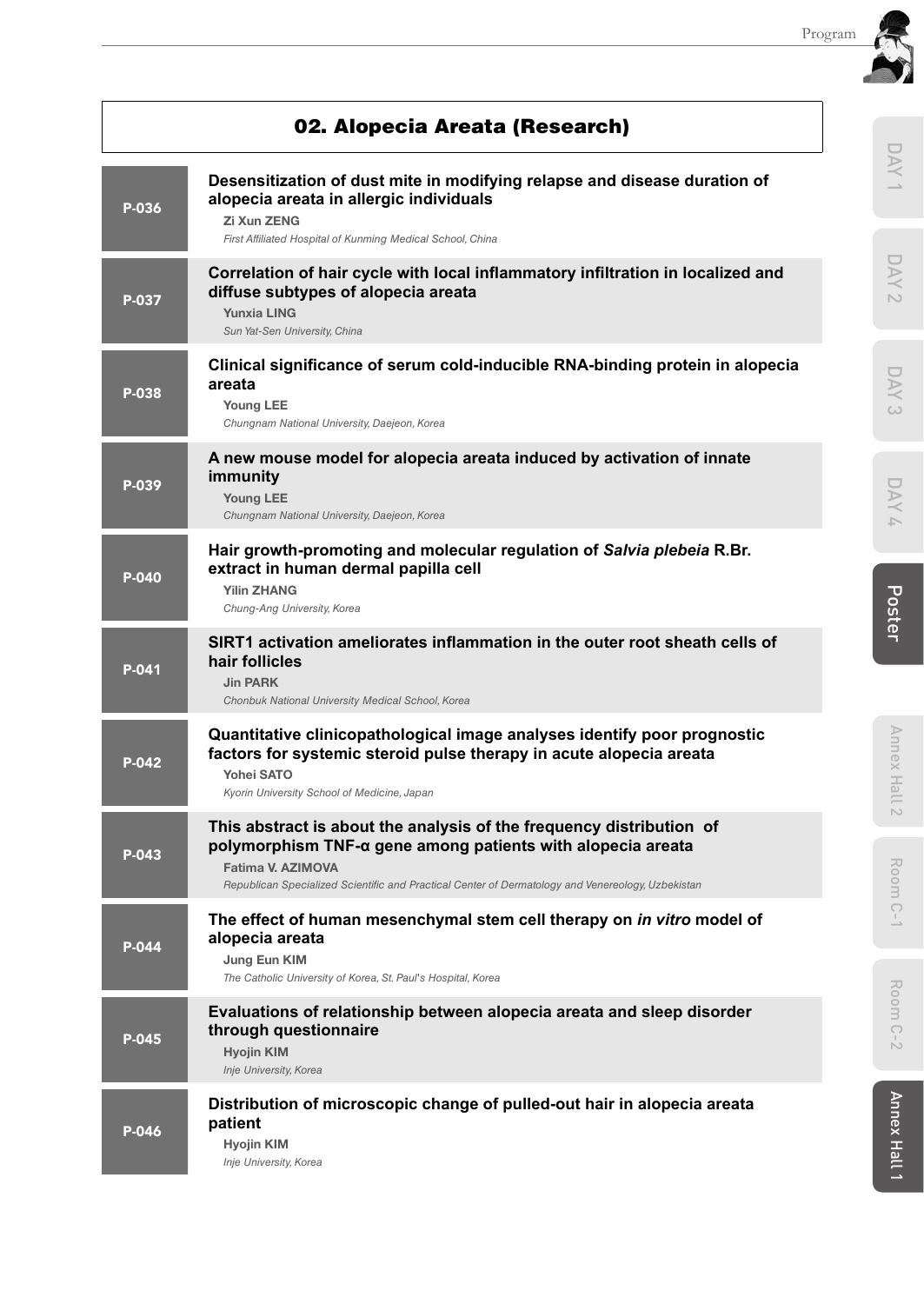| P-047<br>P-048<br>P-049<br>P-050 | Three-microneedle device decreases the pain with intralesional steroid<br>therapy for alopecia areata<br><b>Shogo TAKAHASHI</b><br>Nihon University, Japan<br>Follicular unit extraction in cicartricial alopecia<br><b>Alex GINZBURG</b><br><i>Israel</i><br>Light-emitting diode antagonize the IFN-y-induced inhibitory effects on<br>human dermal papilla cells through JAK-STAT pathway<br>Jung Eun KIM<br>The Catholic University of Korea, St. Paul's Hospital, Korea<br>Epigallocatechin-3 gallate inhibits MHC expression: A potential mechanism<br>to restore hair follicle immune privilege in alopecia areata<br><b>Andrew G. MESSENGER</b><br>University of Sheffield, United Kingdom |
|----------------------------------|----------------------------------------------------------------------------------------------------------------------------------------------------------------------------------------------------------------------------------------------------------------------------------------------------------------------------------------------------------------------------------------------------------------------------------------------------------------------------------------------------------------------------------------------------------------------------------------------------------------------------------------------------------------------------------------------------|
|                                  |                                                                                                                                                                                                                                                                                                                                                                                                                                                                                                                                                                                                                                                                                                    |
|                                  |                                                                                                                                                                                                                                                                                                                                                                                                                                                                                                                                                                                                                                                                                                    |
|                                  |                                                                                                                                                                                                                                                                                                                                                                                                                                                                                                                                                                                                                                                                                                    |
|                                  |                                                                                                                                                                                                                                                                                                                                                                                                                                                                                                                                                                                                                                                                                                    |
| P-051                            | A complex extract of acanthopanax koreanum and crinum asiaticum<br>promotes hair growth<br><b>Guang Jin IM</b><br>Sam Chung Dang Pharm. Co., Ltd, Korea                                                                                                                                                                                                                                                                                                                                                                                                                                                                                                                                            |
| P-052                            | The effect of cutaneous cryotherapy on hair cycle<br>Yukari MIZUKAMI<br>Osaka City University Graduate School of Medicine, Japan                                                                                                                                                                                                                                                                                                                                                                                                                                                                                                                                                                   |
| P-053                            | Quality of life in Korean patients with alopecia areata : A multicenter<br>questionnaire-based study<br><b>Gwang Seong CHOI</b><br>Inha University, Korea                                                                                                                                                                                                                                                                                                                                                                                                                                                                                                                                          |
| P-054                            | Alopecia areata and overt thyroid diseases: A nationwide population-based<br>study in Korea<br><b>Tae Young HAN</b><br>Eulji General Hospital, Eulji University, Korea                                                                                                                                                                                                                                                                                                                                                                                                                                                                                                                             |
| P-055                            | Future prospects for the diagnostic study of IL-17 in alopecia areata<br>Yuliya OVCHARENKO<br>V. N. Karazin Kharkiv National University; Institute of Trichology, Ukraine                                                                                                                                                                                                                                                                                                                                                                                                                                                                                                                          |
|                                  |                                                                                                                                                                                                                                                                                                                                                                                                                                                                                                                                                                                                                                                                                                    |

## 03. Androgenetic Alopecia

| P-056 | Minoxidil dose response study in female pattern hair loss patients determined<br>to be non-responders to 5% topical minoxidil<br>Andy O. GOREN<br>University of Rome ("G. Marconi"), United States |
|-------|----------------------------------------------------------------------------------------------------------------------------------------------------------------------------------------------------|
| P-057 | A study of low-level light therapy for the treatment of androgenetic alopecia<br>in Thai patients                                                                                                  |
|       | <b>Poonkiat SUCHONWANIT</b><br>Ramathibodi Hospital, Mahidol University, Thailand                                                                                                                  |

温故<br>知新

DAY 4

Room C-1

Room C-1

Room C-2

Room C-2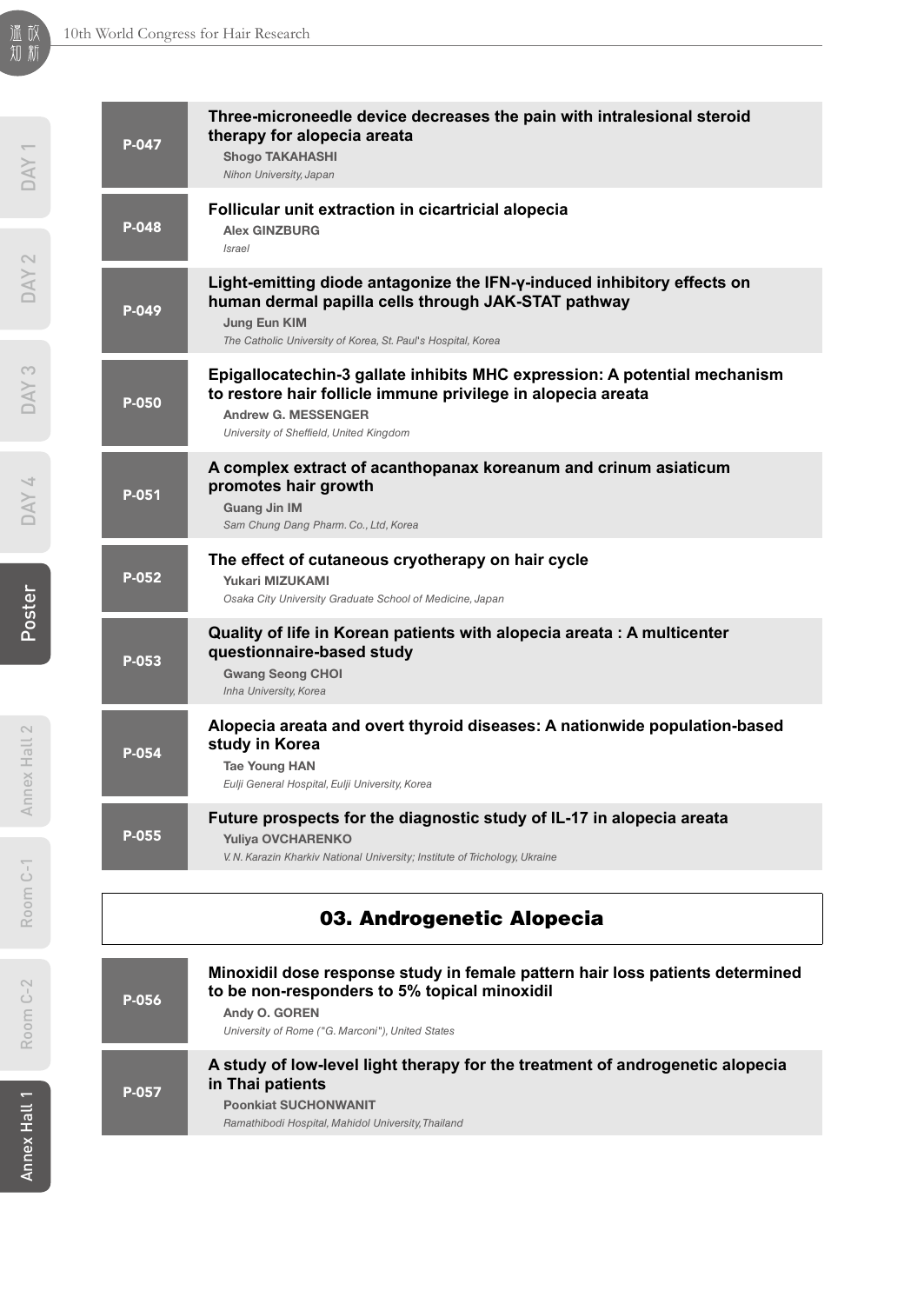| P-058 | androgenetic alopecia in 2017: A cross-sectional study<br>Sergio VANO-GALVAN<br>Ramon y Cajal Hospital, University of Alcala, Madrid, Spain                                                                                           |  |
|-------|---------------------------------------------------------------------------------------------------------------------------------------------------------------------------------------------------------------------------------------|--|
| P-059 | High-resolution MRI demonstrates association of scalp thickness with<br>progression of androgenetic alopecia in 28 Japanese males<br><b>Taro KOYAMA</b><br>Men's Health Clinic Tokyo, Japan                                           |  |
| P-060 | Efficacy and tolerability of a combined topical treatment (CRLAB) in male and<br>female androgenetic alopecia: An open Italian study<br><b>Bianca Maria PIRACCINI</b><br>University of Bologna, Italy                                 |  |
| P-061 | Androgenetic alopecia treated with intralesional finasteride, triamcinolone<br>and growth factors, associated with fractional laser application<br>Ana Carina JUNQUEIRA BERTIN<br>Clinica Groenlandia 462, Brazil                     |  |
| P-062 | Social selection favors offspring prone to the development of androgenetic<br>alopecia<br><b>Maja KOVACEVIC</b><br>Clinical Hospital Center Sestre Milosrdnice, Croatia                                                               |  |
| P-063 | Combination of fractional CO <sub>2</sub> laser therapy and hair growth factors enhance<br>hair growth for male androgenetic alopecia<br>Lin Feng ZHUO<br>Capital Medical University, China                                           |  |
| P-064 | Study on the role of DDX5 in human hair follicular dermal papilla cells<br>Minkyu KIM<br>Kyungpook National University, Korea                                                                                                         |  |
| P-065 | Testosterone-GPRC6A-Duox1 axis stimulates H2O2 production leading to<br>apoptosis of hair follicle cells<br>K. Nara PARK<br>Ewha Womans University, Korea                                                                             |  |
| P-066 | Trichopigmentation is one of the decisions for androgenetic alopecia<br>Djamila K. PULATOVA<br>Republican specialized research and practical medical center of dermatology and venereology, Hair transplant<br>department, Uzbekistan |  |
| P-067 | Quality of life with alopecia areata versus androgenetic alopecia assessed<br>using hair specific skindex-29<br>Young Bin LEE<br>Yonsei University Wonju College of Medicine, Korea                                                   |  |
| P-068 | Transplantation of cell enriched adipose tissue for follicular stimulation in<br>early androgenetic alopecia: A randomized, controlled trial<br><b>Eric J. DANIELS</b><br>Kerastem Technologies, United States                        |  |
| P-069 | Phase II study to evaluate efficacy and safety of pyrrolidinyl<br>diaminopyrimidine oxide (PDPO) topical solution for androgenic alopecia<br><b>Maria Abril MARTINEZ</b><br>Universidad Nacional Autonoma de Mexico, Mexico           |  |
|       |                                                                                                                                                                                                                                       |  |

**Prescription preferences of Spanish dermatologists for treating patients with**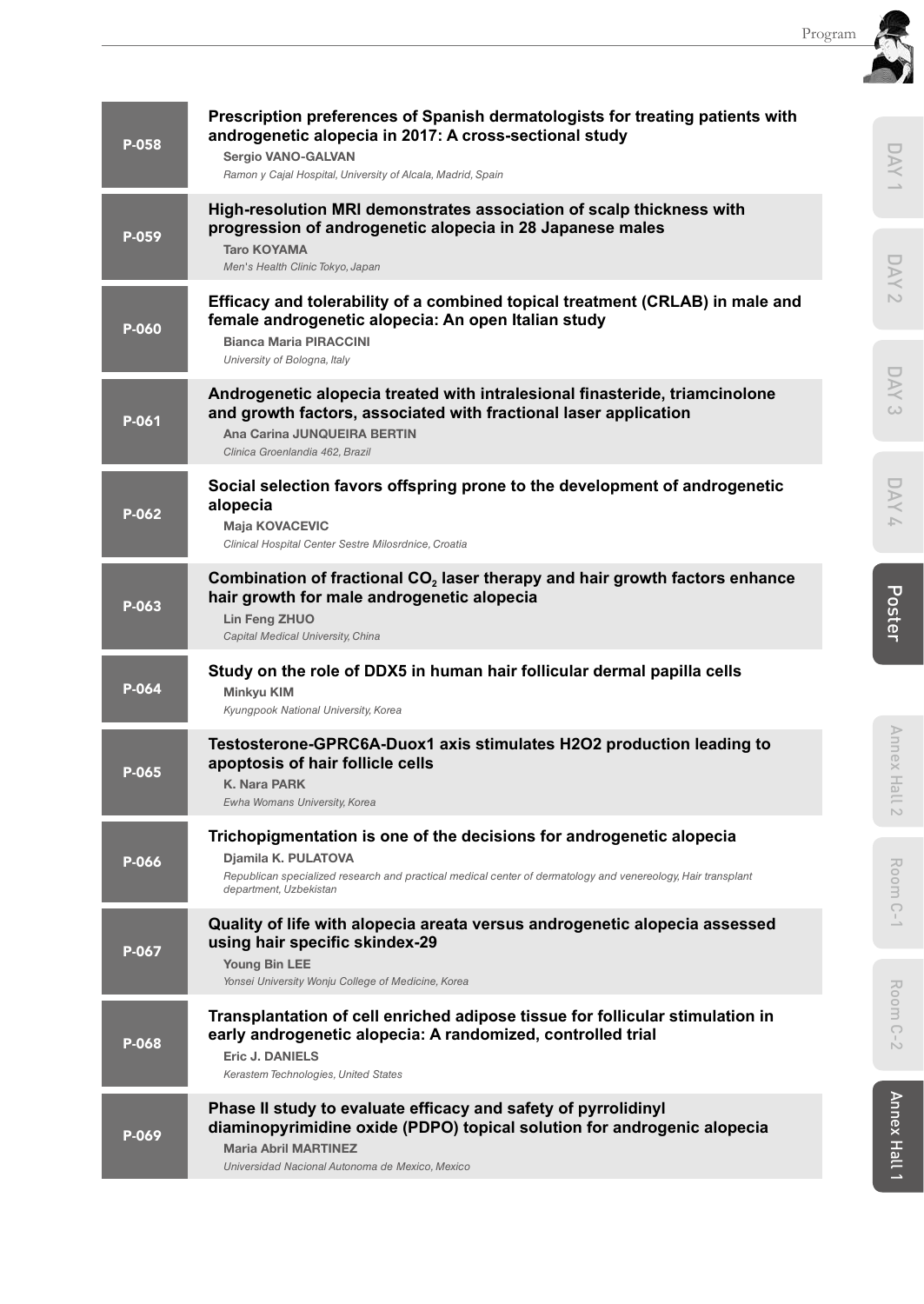| P-070 | Characterisation of immortalized human balding and non-balding dermal<br>papilla cells<br>Jordan A. LEE<br>Queen Mary University of London, United Kingdom                                                                                                     |
|-------|----------------------------------------------------------------------------------------------------------------------------------------------------------------------------------------------------------------------------------------------------------------|
| P-071 | The efficacy of finasteride in women patients with female pattern hair loss:<br>A meta-analysis<br><b>Woo Young SIM</b><br>Kyung Hee University Hospital at Gang-dong, Korea                                                                                   |
| P-072 | A new topical WNT /beta-catenin activator in the treatment of men with male<br>pattern hair loss<br><b>Antonella TOSTI</b><br>University of Miami, United States                                                                                               |
| P-073 | Natural inhibitors of in vitro 5-alpha reductase in male hair follicle dermal<br>papilla cells<br><b>Alison D. PAWLUS</b><br>Estee Lauder Companies, United States                                                                                             |
| P-074 | A combination of fractional 1,927 nm thulium fiber laser and platelet-rich<br>plasma in the treatment of male and female androgenetic alopecia<br><b>Ratchathorn PANCHAPRATEEP</b><br>Chulalongkorn University, King Chulalongkorn Memorial Hospital, Thailand |
| P-075 | A near-infrared light device stimulated hair growth by enhancing blood flow<br>and dermal papilla cell activity<br><b>Takehiro NAKAGAWA</b><br>Panasonic Corporation, Japan                                                                                    |
| P-076 | Clinical study of male pattern hair loss patients during ten years (2007-2016)<br>Byung In RO<br>Seonam University College of Medicine, Goyang, Korea                                                                                                          |
| P-077 | Long-term efficacy and tolerability of 1mg finasteride daily administration in<br>the treatment of androgenetic alopecia: Over 5-year follow-up<br><b>Jung Won SHIN</b><br>Seoul National University Bundang Hospital, Korea                                   |
| P-078 | The effectiveness of treatments for androgenetic alopecia: A network meta-<br>analysis<br>Kejia WU<br>Fudan University, China                                                                                                                                  |
| P-079 | A proposal of an effective platelet-rich plasma (PRP) protocol for the<br>treatment of androgenetic alopecia<br><b>Juan FERRANDO</b><br>Hospital Clínic, University of Barcelona, Spain                                                                        |
|       |                                                                                                                                                                                                                                                                |

### 04. Diagnostic Technics : Trichoscopy etc.

P-080

**Trichoscopy of steroid-induced atrophy**

Rodrigo PIRMEZ

*Santa Casa da Misericordia do Rio de Janeiro, Brazil*

Annex Hall 1

Annex Hall 1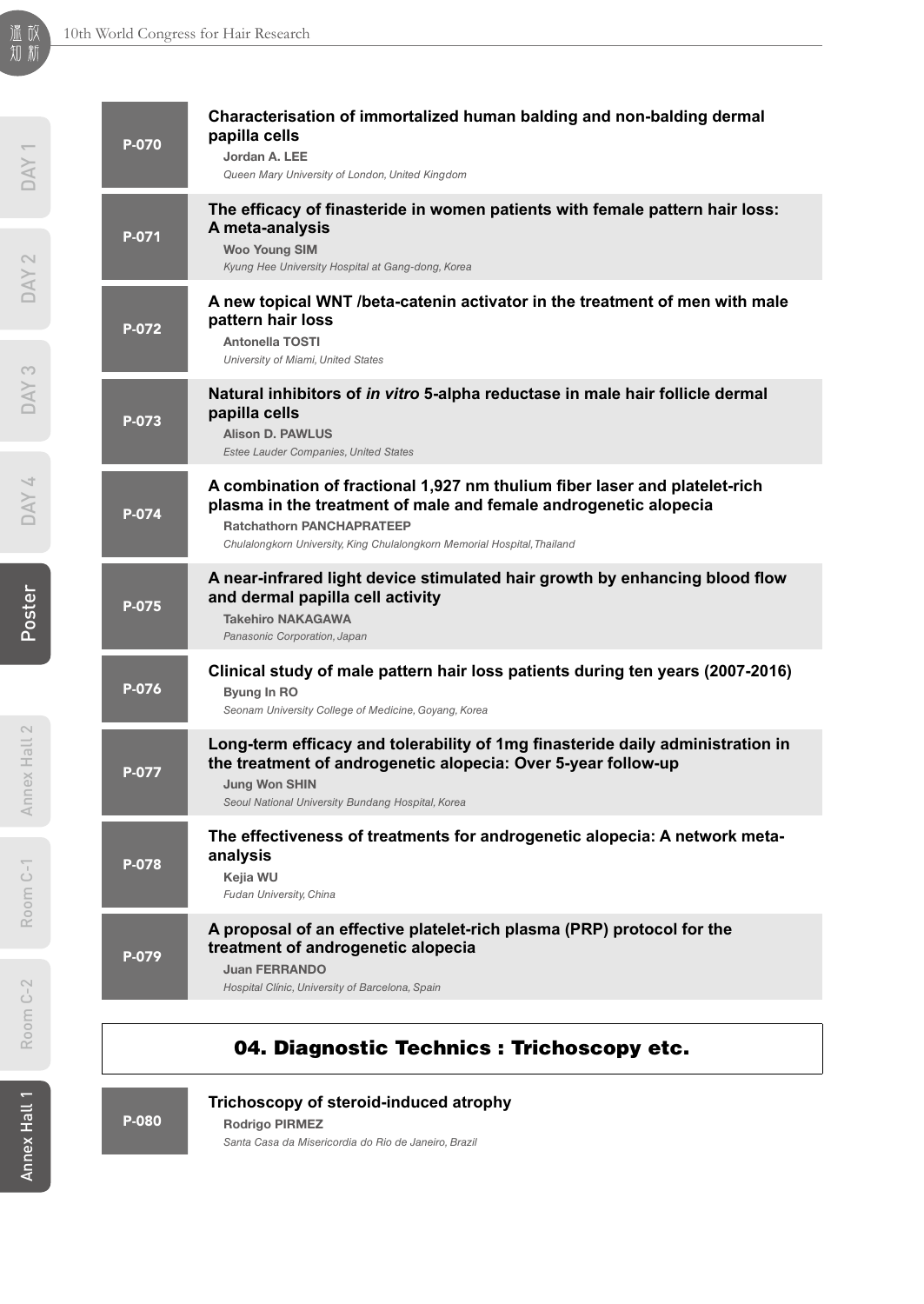| P-081 | A new three-part photographic assessment of patients with female pattern<br>hair loss<br><b>Ryuichiro KUWANA</b><br>Kuwana Dermatology Clinic, Japan                     | DAY             |
|-------|--------------------------------------------------------------------------------------------------------------------------------------------------------------------------|-----------------|
| P-082 | Normal trichoscopy values for Chinese population<br><b>Michal KASPRZAK</b>                                                                                               |                 |
|       | TrichoLAB. Poland                                                                                                                                                        |                 |
| P-083 | Use of a generic USB microscope for diagnosis of hair loss disorders<br><b>Yoshihiro YASUDA</b><br>Men's Health Clinic Tokyo, Japan                                      | DAY<br>$\sim$   |
| P-084 | The trichoscopy derived Sinclair scale - enhancing visual assessment<br>through quantitative trichoscopy<br><b>Rod D. SINCLAIR</b><br>University of Melbourne, Australia | DAY<br>$\omega$ |
| P-085 | Role of dermoscopy in diagnosing trichotillomania: A case series<br>Anesia T. ICKSAN<br>Universitas Indonesia, Indonesia                                                 | DAY             |
| P-086 | Evaluation method for hair elasticity changing by aging and hair care<br>products using shape retention force<br><b>Hyeokgon PARK</b><br>Amorepacific R&D Unit, Korea    |                 |
| P-087 | Chemotherapy-induced alopecia (CIA): RCM and thricoscopic features<br><b>Gabriella FABBROCINI</b><br>University of Naples Federico II, Italy                             | Poster          |
| P-088 | Analysis of hair growth using dermoscopy and trichoscale in androgenetic<br>alopecia and female pattern hair loss                                                        |                 |
|       | Chenyu ZHU<br>Peking Union Medical College Hospital, China                                                                                                               | Annex           |

## 05. Female Pattern Hair Loss

| P-089 | Effects of a topical hair growth promoter containing 5% nanoxidil on hair<br>shedding in women with early FPHL<br><b>Antonella TOSTI</b><br>University of Miami, United States                                |
|-------|---------------------------------------------------------------------------------------------------------------------------------------------------------------------------------------------------------------|
| P-090 | Chicken (a precocial bird) hair biology leads to development of a novel hair<br>growth peptide (HGP) that improves hair growth in FPHL<br><b>Toshio NAKAMURA</b><br>Pharmafoods International Co. Ltd., Japan |

## 06. Genetics

| P-091 | Hair analysis for Japanese patients with Hermansky-Pudlak syndrome type 1,<br>4, 6, and 9 |
|-------|-------------------------------------------------------------------------------------------|
|       | <b>Ken OKAMURA</b><br>Yamagata University Faculty of Medicine, Japan                      |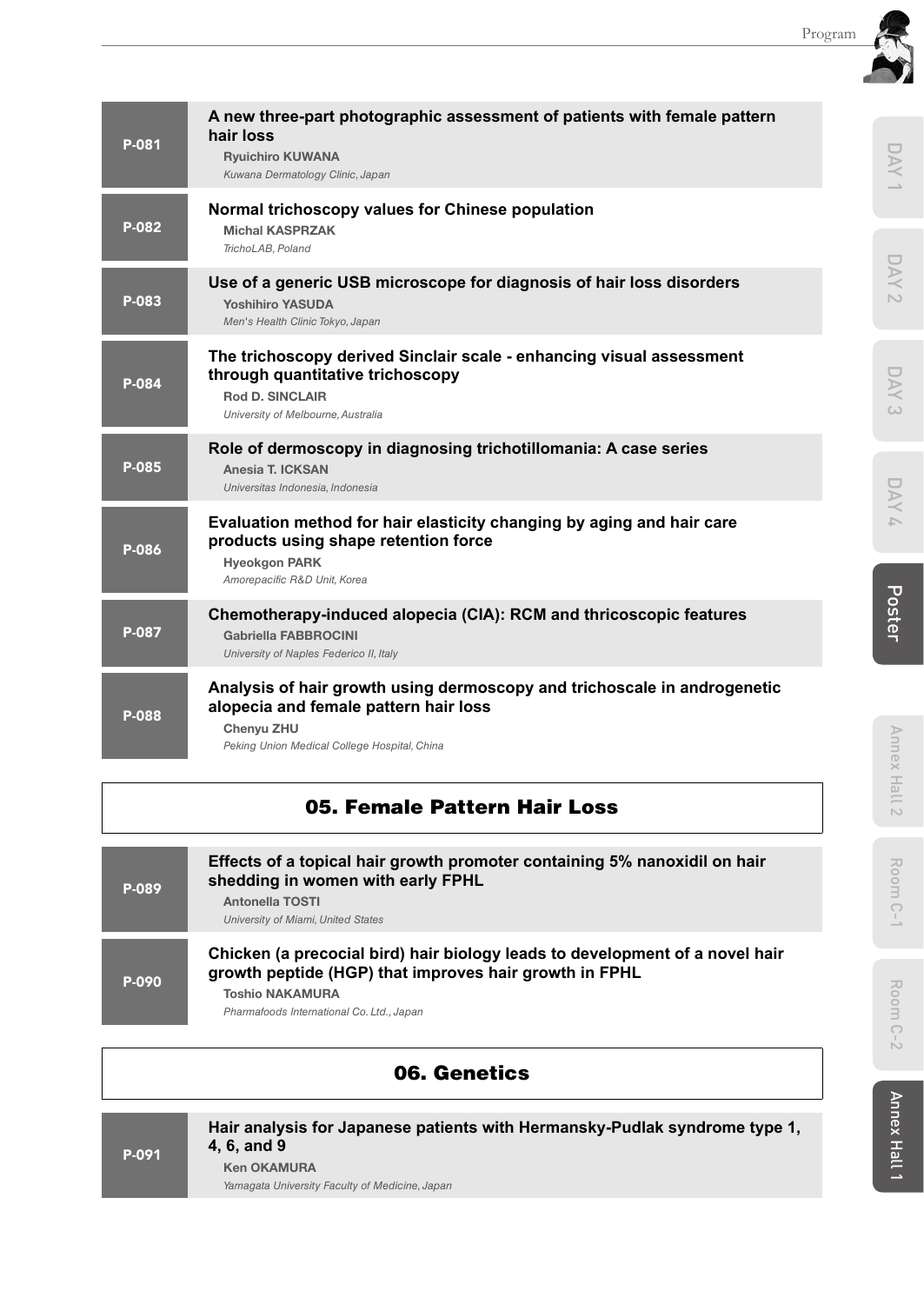| P-092 | Strikingly predominance of LIPH founder mutations in autosomal recessive<br>woolly hair and hypotrichosis in Japan<br><b>Kana TANAHASHI</b><br>Nagoya University Graduate School of Medicine, Japan |
|-------|-----------------------------------------------------------------------------------------------------------------------------------------------------------------------------------------------------|
| P-093 | Azathioprine-induced anagen effluvium and leukopenia associated with<br><b>NUDT15 polymorphisms</b><br><b>Hisashi NOMURA</b><br>Keio University School of Medicine, Japan                           |
| P-094 | Cicatricial alopecia in a girl with conradi-hünermann syndrome<br>Maria Fernanda R. GAVAZZONI<br>Universidade Federal Fluminense, Brazil                                                            |
| P-095 | Analysis of genotype-phenotype correlations in autosomal recessive woolly<br>hair/ hypotrichosis in 70 Japanese patients<br><b>Rei YOKOYAMA</b><br>Niigata University, Japan                        |
| P-096 | Lichenoid folliculitis of the scalp in three cicatricial alopecia patients with<br>lamellar ichthyosis<br>Maria Fernanda R. GAVAZZONI<br>Universidade Federal Fluminense, Brazil                    |
| P-097 | Clinical and genetic analysis of four families with monilethrix and literature<br>review<br>Langin FU<br>Peking Union Medical College Hospital, China                                               |
|       |                                                                                                                                                                                                     |

# 07. Hair and Regenerative Medicine

| P-098 | New functional protein, HARE. Enhances hair regeneration through the<br>proliferation, survival and activation of dermal papillae cells<br>Dongku KIM<br>Nuri Science Inc., Korea                          |
|-------|------------------------------------------------------------------------------------------------------------------------------------------------------------------------------------------------------------|
| P-099 | Vascular stroma stem cells transplantation technique in trichology<br><b>Anna KHALDIEIEVA</b><br>Bogomolets National Medical University, Ukraine                                                           |
| P-100 | Korean native plants: The potential treatment resources for hair loss<br>Wookju JANG<br>Skin Science Research Institute, Kolmar, Korea                                                                     |
| P-101 | Conditioned medium of Agrobacterium tumefaciens promotes hair growth in<br>obese mice<br><b>Takeo MINEMATSU</b><br>The University of Tokyo, Japan                                                          |
| P-102 | Novel skin chamber for rat ischemic flap studies in regenerative wound repair<br><b>Tzu Chieh Cathy HUANG</b><br>National Cheng Kung University, Taiwan                                                    |
| P-103 | Therapeutic effects of growth factor cocktail including fibroblast growth<br>factor 9 in patients with androgenetic alopecia<br><b>Byung In RO</b><br>Seonam University College of Medicine, Goyang, Korea |

DAY<sub>1</sub>

DAY 4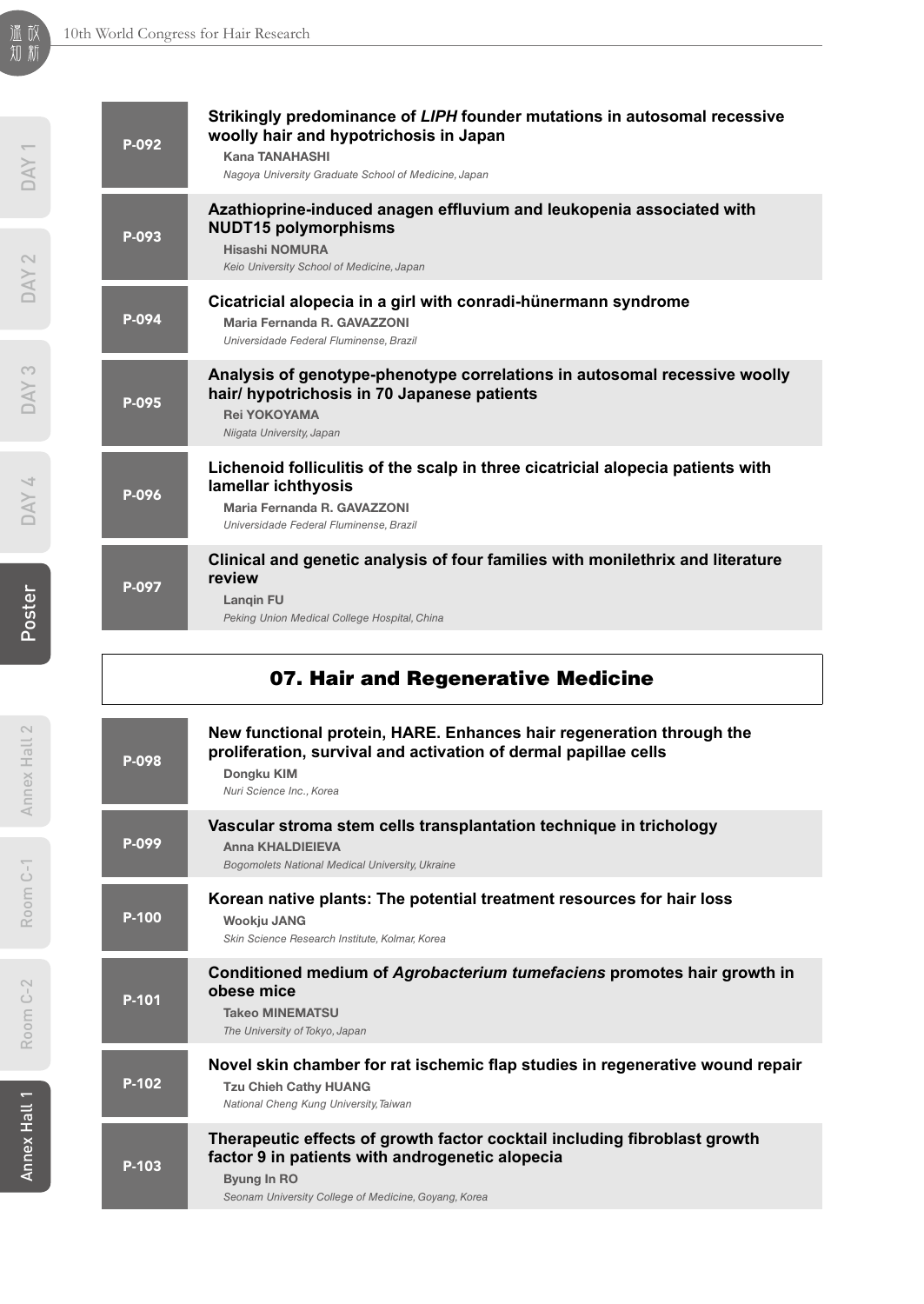D YN 1

**DAY 2** 

DAY 3

DAY 4

| P-104 | The new idea of controlled release PRP for pattern hair loss<br><b>Minoru ARAKAKI</b><br>Arakaki Plastic Surgery, Japan                                               |
|-------|-----------------------------------------------------------------------------------------------------------------------------------------------------------------------|
| P-105 | Tafluprost, a prostaglandin $F2\alpha$ analog, has therapeutic potential for alopecia<br>Kahori KINOSHITA<br>The University of Tokyo, Japan                           |
| P-106 | Effect of a combination of pidioxidil and IP-PA1 on growth of human and<br>murine hair<br>Koji WAKAME<br>Hokkaido Pharmaceutical University School of Pharmacy, Japan |
| P-107 | Characterising the role of dermal hedgehog signalling in hair follicle<br>regeneration<br>Wei Meng WOO<br>Nanyang Technological University, Singapore                 |

## 08. Hair Disease and Endocrinology

| P-108 | A clinical trial to assess the efficacy and safety of new-formula shampoo for<br>seborrheic dermatitis<br>Yang Won LEE<br>Konkuk University School of Medicine, Korea |
|-------|-----------------------------------------------------------------------------------------------------------------------------------------------------------------------|
| P-109 | Analysis of hair and serum zinc levels in hair loss<br><b>Sang Seok KIM</b><br>Hallym University Kangdong Sacred Heart Hospital, Korea                                |
| P-110 | A case of trichorrhexia nodosa associated with low ceruloplasmin level<br>Jiehyun JEON<br>Korea University College of Medicine, Korea                                 |

## 09. Hair Follicle Biology

| P-111 | Decorin controls hair follicle cycle by regulating TGF- b2/smad signaling<br>Lijuan ZHOU<br>Zhejiang University, China                                                                                                |
|-------|-----------------------------------------------------------------------------------------------------------------------------------------------------------------------------------------------------------------------|
| P-112 | Transcription factor KROX20 marks hair shaft progenitor cells that create an<br>SCF-dependent niche for hair pigmentation<br><b>Chung Ping LIAO</b><br>University of Texas Southwestern Medical Center, United States |
| P-113 | Gene expression profiling of the intact dermal sheath cup of human hair<br>follicles<br><b>Shiro NIIYAMA</b><br>Toho University Ohashi Medical Center, Japan                                                          |
| P-114 | Effects of Aloe arborescens (Kidachi aloe) on hair growth in vivo and in vitro<br><b>Risako OKAZAKI</b><br>Kobayashi Pharmaceutical Co., Ltd., Japan                                                                  |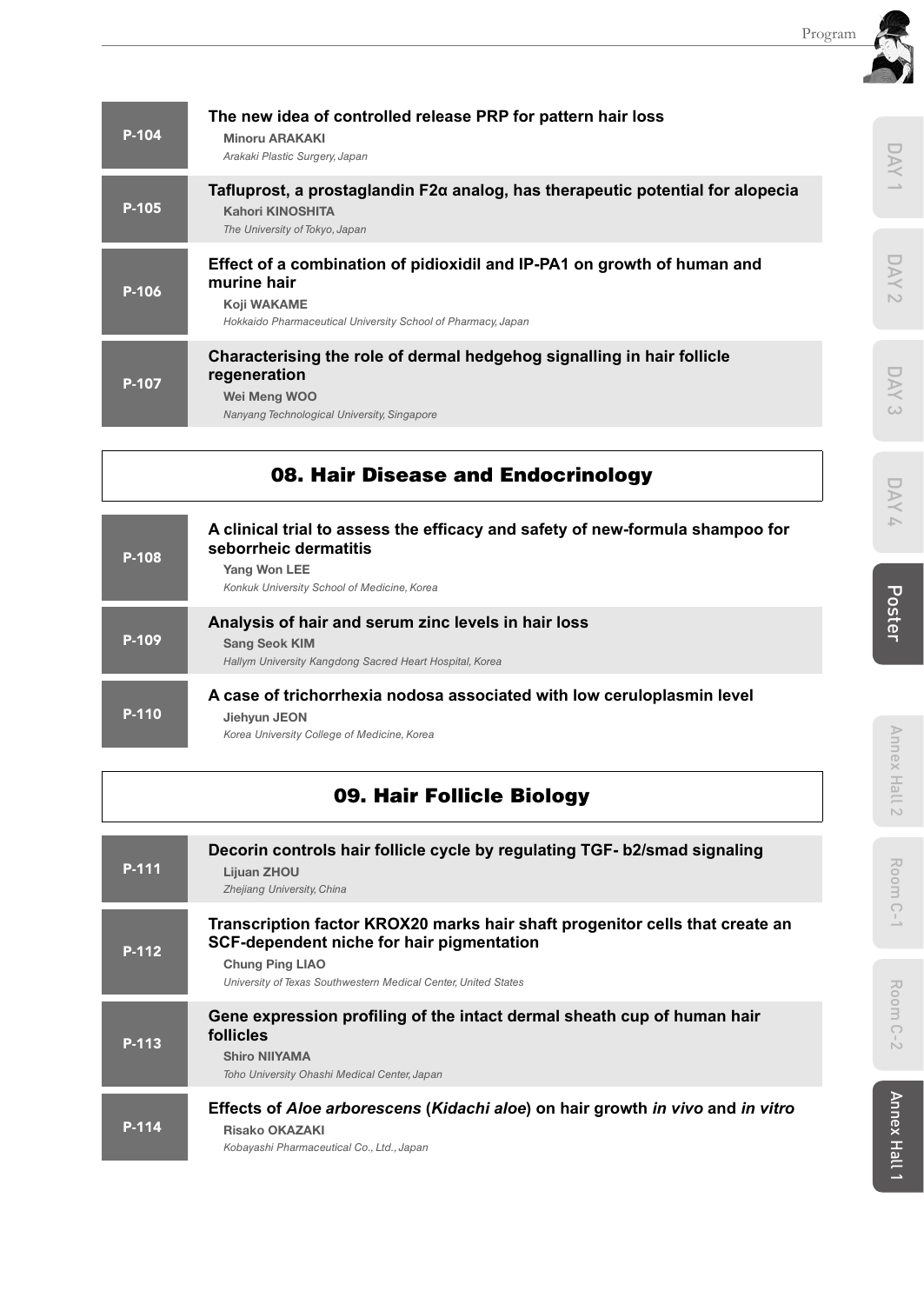| P-115   | The grateful dead: Sequential nuclear and organelle destruction during hair<br>development<br><b>Michael G. DAVIS</b><br>Procter and Gamble, United States                                                                                                                                                                                  |
|---------|---------------------------------------------------------------------------------------------------------------------------------------------------------------------------------------------------------------------------------------------------------------------------------------------------------------------------------------------|
| P-116   | Investigation of mechanoregulation in cultured human dermal papilla cells<br>involved in minoxidil-induced hair growth<br>Hiroya TAKADA<br>Nippon Medical School Graduate School of Medicine, Japan                                                                                                                                         |
| P-117   | BMP signaling regulation of melanogenesis, pigment transfer and melanocyte<br>migration<br>Wee Han Jamien LIM<br>Nanyang Technological University, Singapore                                                                                                                                                                                |
| P-118   | A differentiation induction from human hair follicle bulge neural crest stem<br>cells into melanocyte precursors by BMP-4 and a-MSH treatment<br>Ho Jin KIM<br>College of Medicine, University of Dong-A, Korea                                                                                                                             |
| P-119   | Platelet-derived growth factor (PDGF)-AA promotes hair growth on human<br>follicles in vitro<br><b>Hyun Sik JEONG</b><br>Kyungpook National University, Korea                                                                                                                                                                               |
| P-120   | TGF-β1 induces apoptosis of human follicular keratinocytes via regulation of<br>mitochondrial reactive oxygen species production<br>Solam LEE<br>Yonsei University Wonju College of Medicine, Korea                                                                                                                                         |
| P-121   | Ultraviolet radiation alters lipid metabolism in human hair follicle<br>Long Quan Pl<br>Institute of Hair and Cosmetic Medicine, Yonsei University Wonju College of Medicine, Korea                                                                                                                                                         |
| $P-122$ | Hair follicle regeneration: Modulation of markers syntheses by dermal papilla<br>cells<br><b>Daniel ABERDAM</b><br>Inserm U976, France                                                                                                                                                                                                      |
| P-123   | Perifollicular macrophage number and function changes during human hair<br>follicle remodelling: A role for macrophages in hair growth control?<br>Jonathan A. HARDMAN<br>The Centre for Dermatology Research, University of Manchester, MAHSC, and National Institutes of Health Biomedical<br>Research Center, Manchester, United Kingdom |
| P-124   | Nrf2 role in regulating Dkk-1 expression in human hair follicles<br><b>Laura JADKAUSKAITE</b><br>Centre for Dermatology Research, University of Manchester, MAHSC and NIHR Manchester Biomedical Research Centre,<br>Manchester, United Kingdom                                                                                             |
| P-125   | Nrf2 inhibits the activation and modulates gene expression profile and<br>secretory phenotype of human mast cells in vitro and in situ<br><b>Laura JADKAUSKAITE</b><br>Centre for Dermatology Research, University of Manchester, MAHSC and NIHR Manchester Biomedical Research Centre,<br>Manchester, United Kingdom                       |
| P-126   | Cell cycle effects of CDK1 inhibition in the human hair follicle matrix<br><b>Talveen S. PURBA</b><br>University of Manchester, United Kingdom                                                                                                                                                                                              |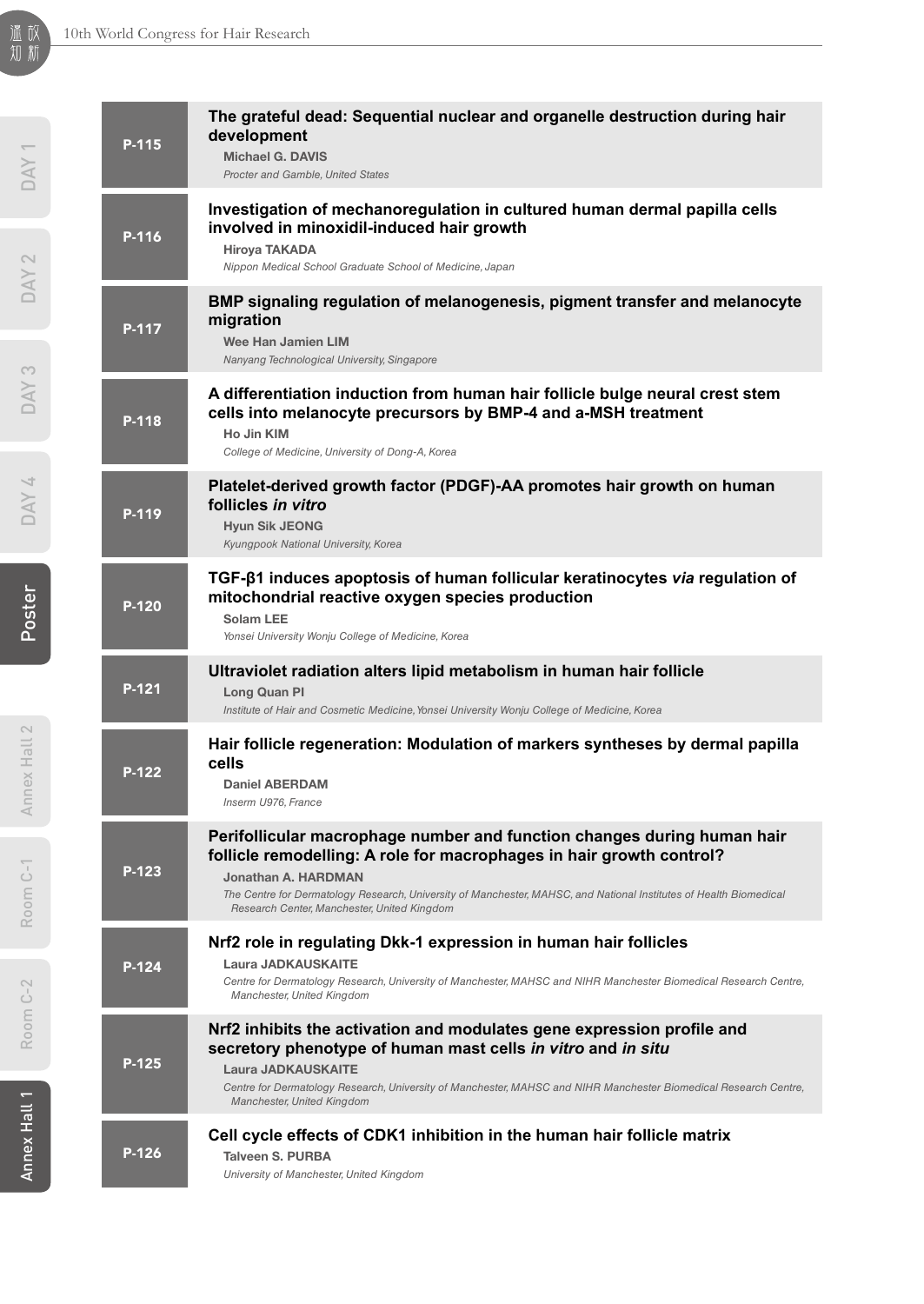| P-127 | Effects of adiponectin on the neofolliculogenesis of newborn mouse dermal<br>cells<br><b>Jebyeong CHAE</b><br>Seoul National University Bundang Hospital, Korea                                                                       | DAY                                        |  |
|-------|---------------------------------------------------------------------------------------------------------------------------------------------------------------------------------------------------------------------------------------|--------------------------------------------|--|
| P-128 | Biological effects of electrical epilation on human hair follicles and<br>perifollicular skin ex vivo<br><b>Marta BERTOLINI</b><br>University of Muenster, Germany                                                                    |                                            |  |
| P-129 | Investigation into the role of HIF1A stabilisation in hair follicle metabolism<br><b>Kous F. SHAH</b><br>Queen Mary University of London, United Kingdom                                                                              | $\sim$                                     |  |
| P-130 | Is the ORS the 'powerhouse' of the hair follicle? Understanding glycogen<br>metabolism and the cori cycle in human hair follicle biology<br>Katarzyna N. FIGLAK<br>Blizard Institute, Queen Mary University of London, United Kingdom | $\geq$<br>$\omega$                         |  |
| P-131 | Local cortisol activation in keratinocytes influences on mouse hair cycle<br><b>Mika TERAO</b><br>Osaka University Graduate School of Medicine, Japan                                                                                 | DAY<br>A                                   |  |
| P-132 | Identification of botanically derived FGF5 inhibiting compounds using in vitro<br>methods<br><b>Dominic BURG</b><br>Cellmid Limited, Australia                                                                                        |                                            |  |
| P-133 | Hydrogen peroxide suppresses hair growth through downregulation of<br>β-catenin<br><b>Jungyoon OHN</b><br>College of Medicine, Seoul National University, Korea                                                                       | Poster                                     |  |
| P-134 | A multi-scale model for hair follicles reveals skin-wide landscapes of hair<br>regeneration<br>Ji Won OH<br>Kyungpook National University School of Medicine, Korea                                                                   | Annex Hall                                 |  |
| P-135 | Gene expression profiling of the dermal sheath cup cells of human hair<br>follicles<br>Yumiko ISHIMATSU-TSUJI<br>Shiseido Global Innovation Center, Japan                                                                             | $\sim$<br>Room                             |  |
| P-136 | A cell polarity protein, aPKCA, regulates hair follicle regeneration after<br>wounding<br>Shin-Ichi OSADA<br>Akita University Graduate School of Medicine, Japan                                                                      | $C-1$                                      |  |
| P-137 | Panax ginseng extract antagonizes the effect of DKK-1-induced catagen-like<br>changes on hair follicle<br><b>Yongjoo NA</b><br>Amorepacific R&D Center, Korea                                                                         | Room<br>$\bigcirc$<br>$\stackrel{1}{\sim}$ |  |
| P-138 | Green tea (Camellia sinensis) stem cell extract inhibits hair loss and promote<br>synthesis of collagen in scalp tissue<br>Yongjoo NA<br>Amorepacific R&D Center, Korea                                                               | Annex Hall 1                               |  |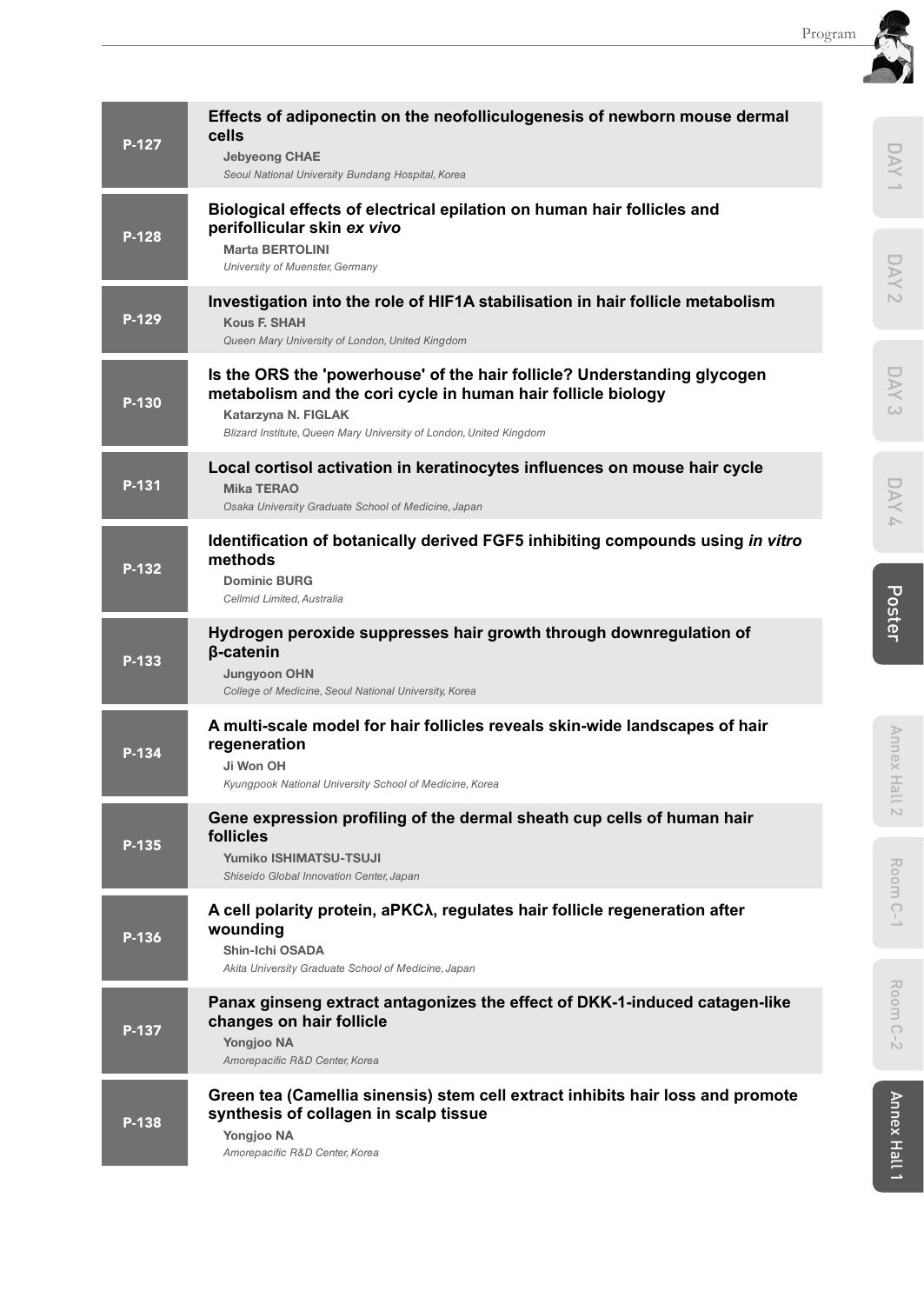| P-139   | Recombinant fibroblast growth factor-13 prolongs the telogen phase through<br>its cellular internalization<br><b>Fumiaki NAKAYAMA</b><br>National Institutes for Quantum and Radiological Science and Technology, Japan              |
|---------|--------------------------------------------------------------------------------------------------------------------------------------------------------------------------------------------------------------------------------------|
| $P-140$ | <b>WITHDRAWN</b>                                                                                                                                                                                                                     |
| P-141   | Adipogenic and osteogenic inducers promote expression of dermal papilla<br>-specific genes in mesenchymal cells<br>Taheruzzaman KAZI<br>United Graduate School of Agricultural Science, Tottori University, Japan                    |
| $P-142$ | Watercress extract upregulates the expression of R-spondin1 and the activity<br>of ALP<br><b>Masakazu HASHIMOTO</b><br>Ichimaru Pharcos Co., Ltd., Japan                                                                             |
| $P-143$ | The role of cytoglobin as the forth member of the globin family in hair<br>melanogenesis<br>Koji SUGAWARA<br>Osaka City University Graduate School of Medicine, Japan                                                                |
| P-144   | 5-Fluorouracil induce growth inhibition in dermal papilla cells by regulation<br>of the level of β-catenin and FGF-7/-10<br><b>Hee Kyoung KANG</b><br>Jeju National University, Korea                                                |
| P-145   | Defining the molecular signature of the hair follicle dermal sheath and its<br>functional requirement for hair cycle progression during catagen<br><b>Nicholas HEITMAN</b><br>Icahn School of Medicine at Mount Sinai, United States |
| P-146   | Polycomb component histone methyltransferase EZH2 is required for human<br>hair follicle growth<br><b>Andrei MARDARYEV</b><br>University of Bradford, United Kingdom                                                                 |
|         | 10. Hair Follicle Morphology and Cosmetology                                                                                                                                                                                         |

| P-147 | What makes curvature in hair and wool?<br>The relationship between cortical cells and curvature in merino wool<br><b>Kenzo KOIKE</b><br>Kao Corporation, Japan                                                        |
|-------|-----------------------------------------------------------------------------------------------------------------------------------------------------------------------------------------------------------------------|
| P-148 | Formation of hair lipid barrier in human hair follicles according to the hair<br>keratinization<br>Long Quan PI<br>Institute of Hair and Cosmetic Medicine, Yonsei University Wonju College of Medicine, Wonju, Korea |
| P-149 | Epidermal morphology in dandruff scalp skin<br><b>Ranjit K. BHOGAL</b><br>Unilever R&D Colworth, United Kingdom                                                                                                       |
| P-150 | Measuring damage to hair fibres post exposure to chemical treatments<br>Naima ALI<br>Imperial College London, United Kingdom                                                                                          |

**Contract Contract Contract Contract**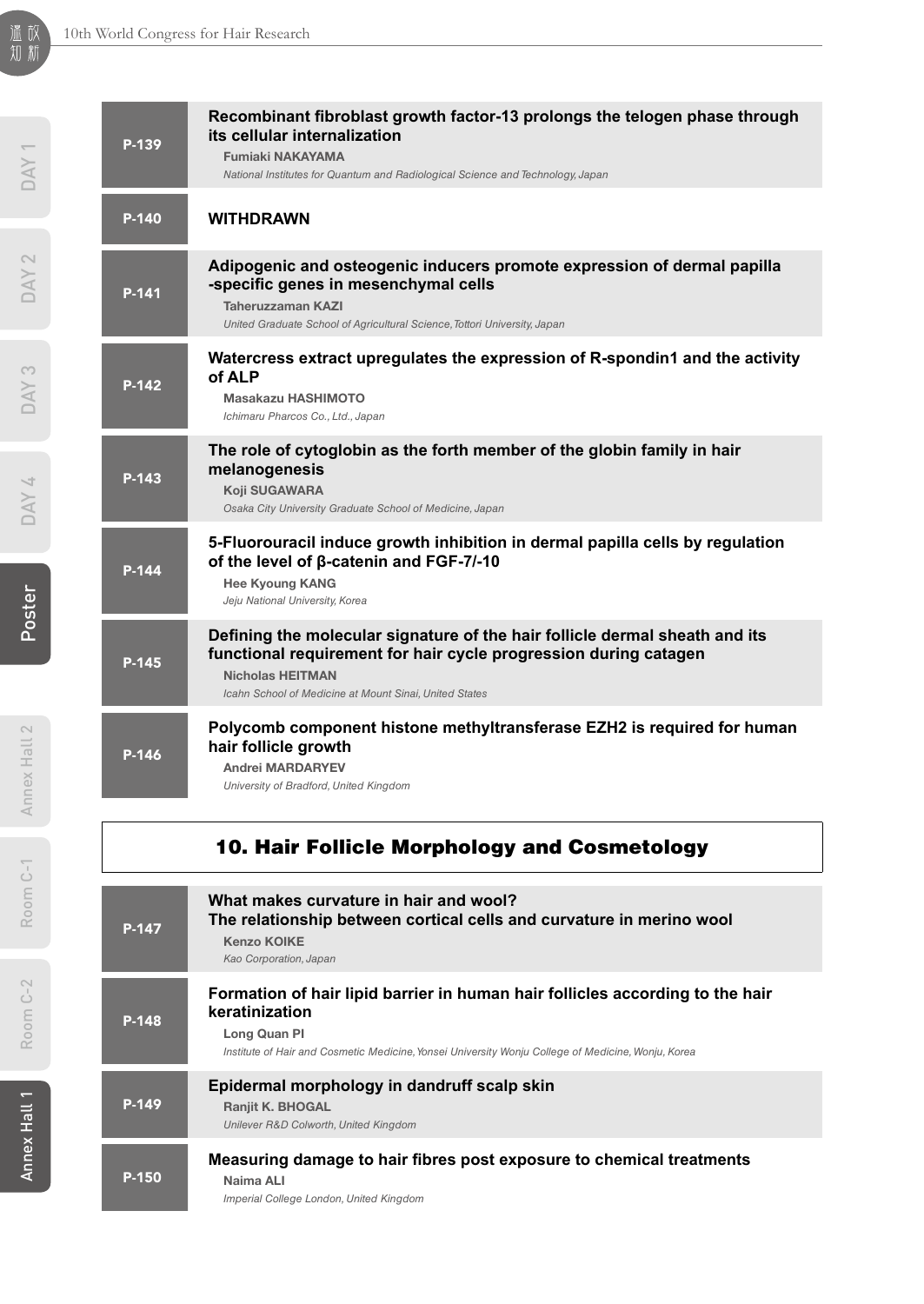| Poster           |
|------------------|
| DAY              |
| DAY <sub>3</sub> |
| <b>DAY 2</b>     |
| DAY              |

| P-151   | open-label, pilot study<br><b>Colombina VINCENZI</b><br>Private Hospital Nigrisoli, Italy                                                                             |
|---------|-----------------------------------------------------------------------------------------------------------------------------------------------------------------------|
| P-152   | Efficacy and safety of Pulsatilla chinensis extract for chronic telogen<br>effluvium<br>Jeong In JAE<br>CHA Bundang Medical Center, CHA University, Korea             |
| P-153   | A new anti-aging treatment for scalp and hair<br><b>Sabine PAIN</b><br><b>BASF Beauty Care Solutions, France</b>                                                      |
| P-154   | Combined action on hair and scalp for hair water balance recovery<br><b>Sabine PAIN</b><br><b>BASF Beauty Care Solutions, France</b>                                  |
| $P-155$ | Ethnic difference of the hair and the role of the keratins in inner root sheath<br><b>Hiroshi YOSHIDA</b><br>Kao Corporation, Japan                                   |
| P-156   | IPL with short pulse width efficiently induces cell death other than apoptosis<br>in pigmented follicular cells<br><b>Ichitaro NIIBE</b><br>Shimane University, Japan |
| P-157   | Thermal and mechanical behavior of human hair fibers<br><b>Karthik C. VENKATESHAN</b><br>Birla Institute of Technology and Science, Hyderabad Campus, India           |
| $P-158$ | Hardness and modulus measurement of single scalp hair fibers<br><b>Ramesh Babu ADUSUMALLI</b><br>BITS Pilani Hyderabad Campus, India                                  |

**Effect of biothymus AC active on hair loss in telogen effluvium: Results of an** 

## 11. Hair Transplantation

| P-159 | Non-shaven follicular unit extraction in East Asians: Pros and cons<br>Soo Ik LEE<br>Forhair Clinic, Korea                                                                                                 |
|-------|------------------------------------------------------------------------------------------------------------------------------------------------------------------------------------------------------------|
| P-160 | Reconstruction of the eyebrow by the follicular unit transplantation<br>Anna FURUKAWA<br>Fukushima Medical University, Japan                                                                               |
| P-161 | Technical tips to overcome the shortcomings in ARTAS robotic FUE<br><b>Hyo KANG</b><br>Miracle Hair Restoration Clinic, Korea                                                                              |
| P-162 | Quality standards in hair transplantation combined with medical therapy<br>Andreas M. FINNER<br>Trichomed Clinic, Germany                                                                                  |
| P-163 | Depletion of donor-derived dendritic cells by UVB pre-irradiation prevented<br>hair follicle allograft rejection in humanized mice<br>Jin Yong KIM<br>Seoul National University College of Medicine, Korea |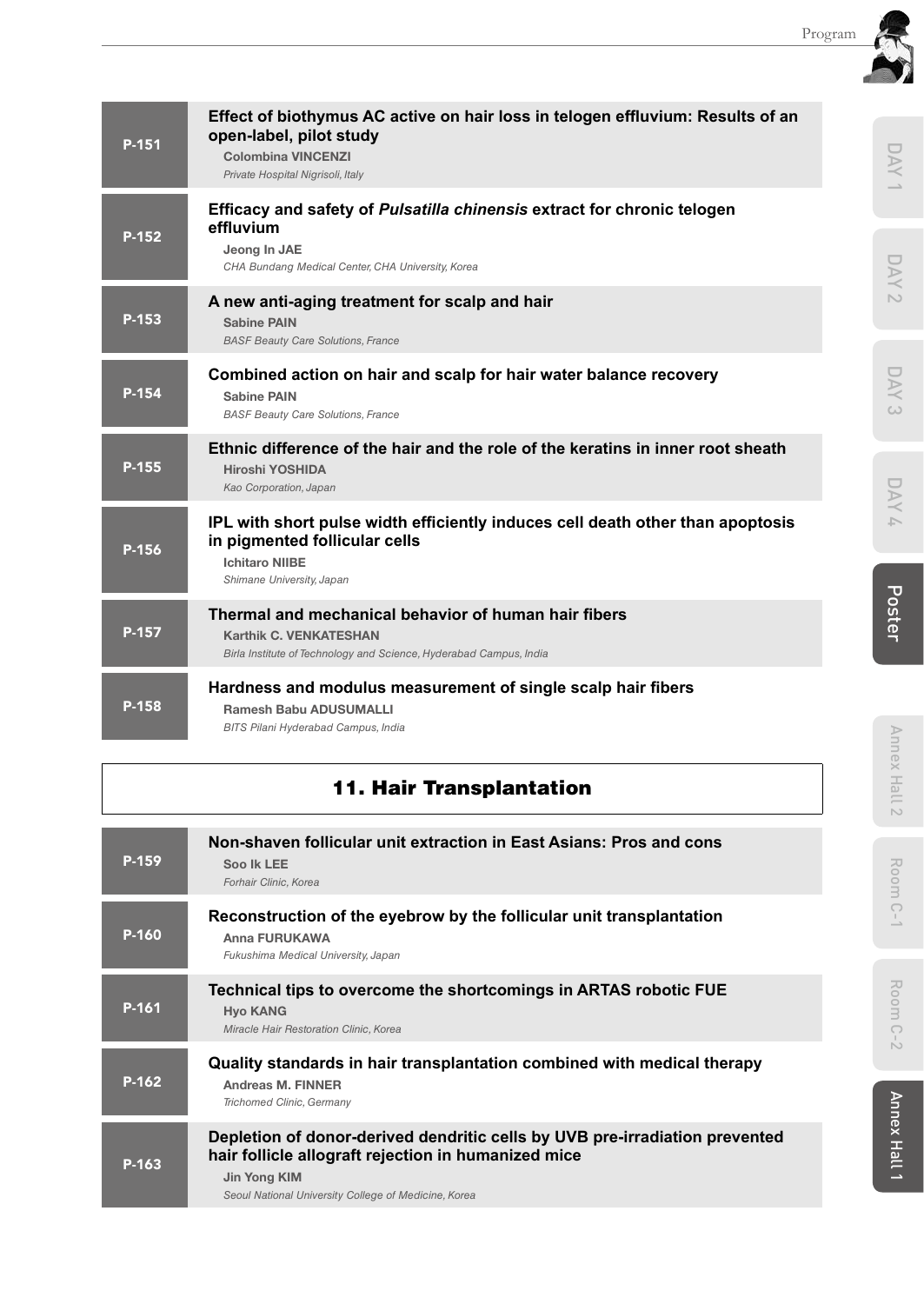| DAY                             | P-164 | Characteristics of harvested grafts in robotically-assisted follicular unit<br>extraction in Japanese<br><b>Harunosuke KATO</b><br>Luce Clinic Ginza, Japan                                        |
|---------------------------------|-------|----------------------------------------------------------------------------------------------------------------------------------------------------------------------------------------------------|
| $\sim$                          |       | <b>12. Scarring Alopecia</b>                                                                                                                                                                       |
| <b>NVO</b>                      | P-165 | Successful treatment of facial papules in frontal fibrosing alopecia with oral<br>isotretinoin<br><b>Rodrigo PIRMEZ</b><br>Santa Casa da Misericordia do Rio de Janeiro, Brazil                    |
| <b>NAD</b>                      | P-166 | Frontal fibrosing alopecia mimicking traction alopecia<br>Meena K. SINGH<br><b>KMC Hair Center, United States</b>                                                                                  |
| <b>NAD</b>                      | P-167 | Nd: YAG non-ablative laser as a novel treatment for frontal fibrosing alopecia<br>Ariana N. EGINLI<br>Wake Forest Baptist Medical Center, United States                                            |
|                                 | P-168 | Three cases of cicatricial alopecia: Long term follow-up for the correct<br>diagnosis<br><b>Hiroko SASANO</b><br>Juntendo University Graduate School of Medicine, Japan                            |
| Poster                          | P-169 | Frontal fibrosing alopecia: What we can do beyond medical therapy?<br><b>Bianca Maria PIRACCINI</b><br>University of Bologna, Italy                                                                |
| $\sim$<br>Annex Hall            | P-170 | Pemphigus decalvans: A pemphigus case dominant in the scalp with hair<br>loss and less lesions in the other sites<br><b>Teruki DAINICHI</b><br>Kyoto University Graduate School of Medicine, Japan |
|                                 | P-171 | The use of a target area in measuring disease activity in patients with lichen<br>planopilaris<br>Athena J. MANATIS-LORNELL<br>Massachusetts General Hospital, United States                       |
| Ġ<br>Roo                        | P-172 | Association between end stage renal disease and central scalp hair loss<br>Amy J. MCMICHAEL<br>Wake Forest School of Medicine, United States                                                       |
| $\sim$<br>$\frac{1}{C}$<br>Room | P-173 | An analysis comparing central centrifugal cicatricial alopecia to other<br>scarring diseases<br>Amy J. MCMICHAEL<br>Wake Forest School of Medicine, United States                                  |
|                                 | P-174 | Erosive pustular dermatosis: A manifestation of immunosenescence?<br>A report of eight cases from North America<br>Paradi MIRMIRANI                                                                |

*The Permanente Medical Group, United States*

P-175 **Geometric alopecia associated with lupus erythematosus panniculitis of the scalp: A case series of 9 Korean patients** Su Kyung PARK *Chonbuk National University Hospital, Korea*

温 故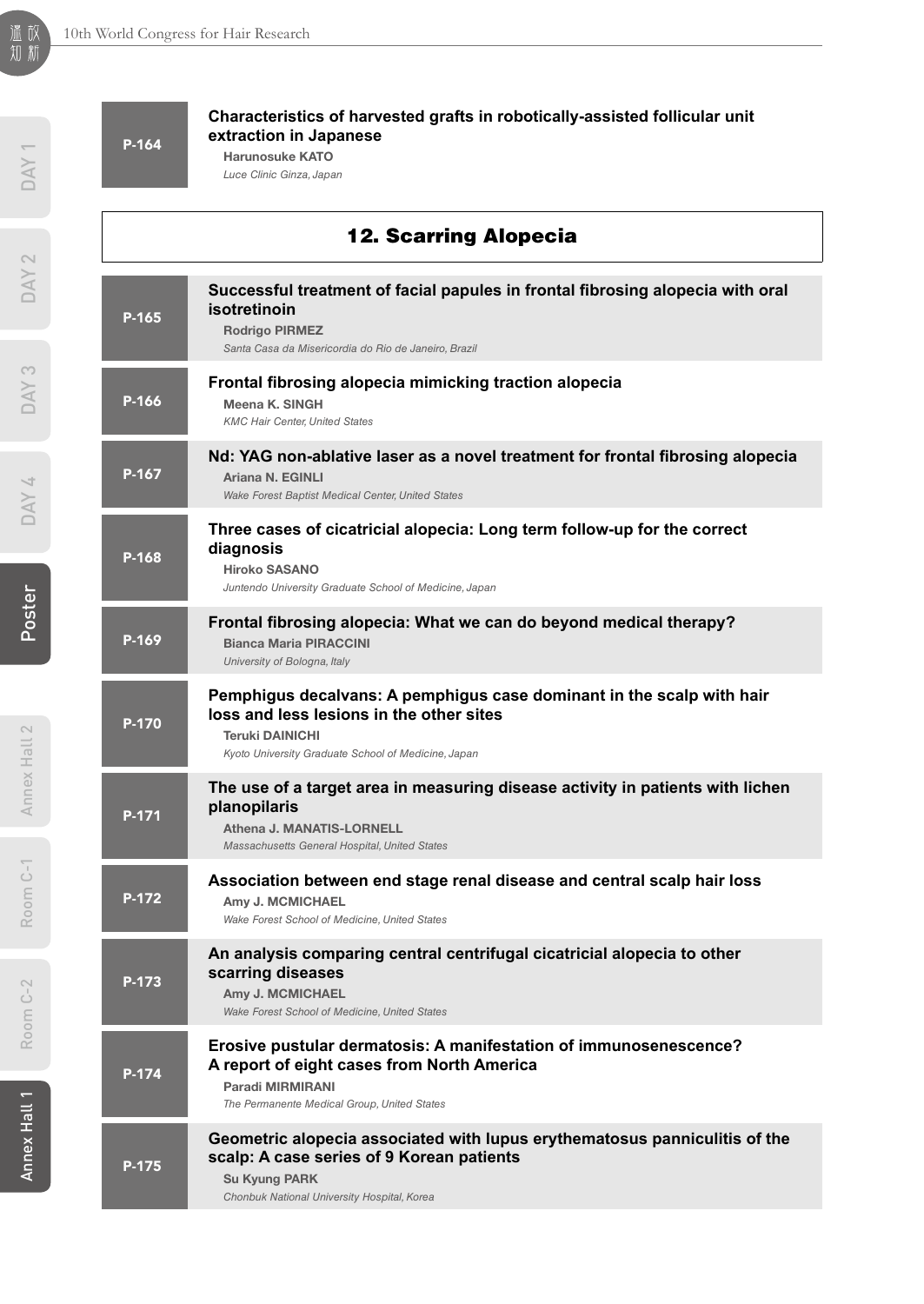|       |                                                                                                                                                                                                                                   | Program |                        |
|-------|-----------------------------------------------------------------------------------------------------------------------------------------------------------------------------------------------------------------------------------|---------|------------------------|
| P-176 | Alopecia neoplastica in a patient with breast carcinoma<br><b>Nekma MEAH</b><br>St. Helens and Knowsley Teaching Hospitals NHS Trust, United Kingdom                                                                              |         |                        |
| P-177 | Suffering in women with frontal fibrosing alopecia<br>Ademir C. LEITE JR<br>Pontificia Universidade Catolica de Sao Paulo, Brazil                                                                                                 |         |                        |
| P-178 | Syringomatous metaplasia associated with traction alopecia caused by a hair<br>piece<br><b>Toshiaki KOGAME</b><br>Kyoto University Graduate School of Medicine, Japan                                                             |         | $\sim$                 |
| P-179 | Frontal fibrosing alopecia: An emerging epidemic<br><b>Paradi MIRMIRANI</b><br>The Permanente Medical Group, United States                                                                                                        |         |                        |
| P-180 | Histopathological and immunohistochemical assessment of patients with<br>lichen planopilaris and frontal fibrosing alopecia<br>Athena J. MANATIS-LORNELL<br>Massachusetts General Hospital, United States                         |         | $\omega$               |
| P-181 | Aplasia cutis congenita in Korea: Single centre experience and literature<br>review<br><b>Moon Bum KIM</b><br>Pusan National University Hospital, Korea                                                                           |         |                        |
| P-182 | Co existent presence of folliculitis decalvans in siblings: A rare ocurrence<br><b>Luis Enrique SANCHEZ DUENAS</b><br>Dermika Centro Dermatologico Laser - Centro de Restauracion Capilar, Mexico                                 |         | Poster                 |
| P-183 | Brunsting perry type pemphigoid causing secondary cicatricial alopecia in<br>two patients<br>Maria Fernanda R. GAVAZZONI<br>Universidade Federal Fluminense, Brazil                                                               |         |                        |
| P-184 | Primary cicatricial alopecia in South Korea : A 10-year nationwide cohort<br>study<br>Jee Woong CHOI<br>Ajou University School of Medicine, Korea                                                                                 |         | Annex Hall             |
| P-185 | N-acetyl-GED, inhibits and partially reverses EMT in human bulge stem cells<br>ex vivo: A new therapeutic strategy for scarring alopecias?<br><b>Jeremy CHERET</b><br>Monasterium Laboratory, Germany                             |         | Room<br>$\overline{C}$ |
| P-186 | Chemotactic activity of neutrophils in folliculitis decalvans<br><b>Taisuke ITO</b><br>Hamamatsu University School of Medicine, Japan                                                                                             |         | Room                   |
| P-187 | Dermoscopic findings of frontal fibrosing alopecia in China<br>Chenyu ZHU<br>Peking Union Medical College Hospital, China                                                                                                         |         | $\bigcirc$<br>$\sim$   |
| P-188 | No difference between lichen planopilaris and central centrifugal cicatricial<br>alopecia on light microscopic and immunohistochemical studies<br><b>Curtis T. THOMPSON</b><br>Oregon Health & Sciences University, United States |         | Annex Hall 1           |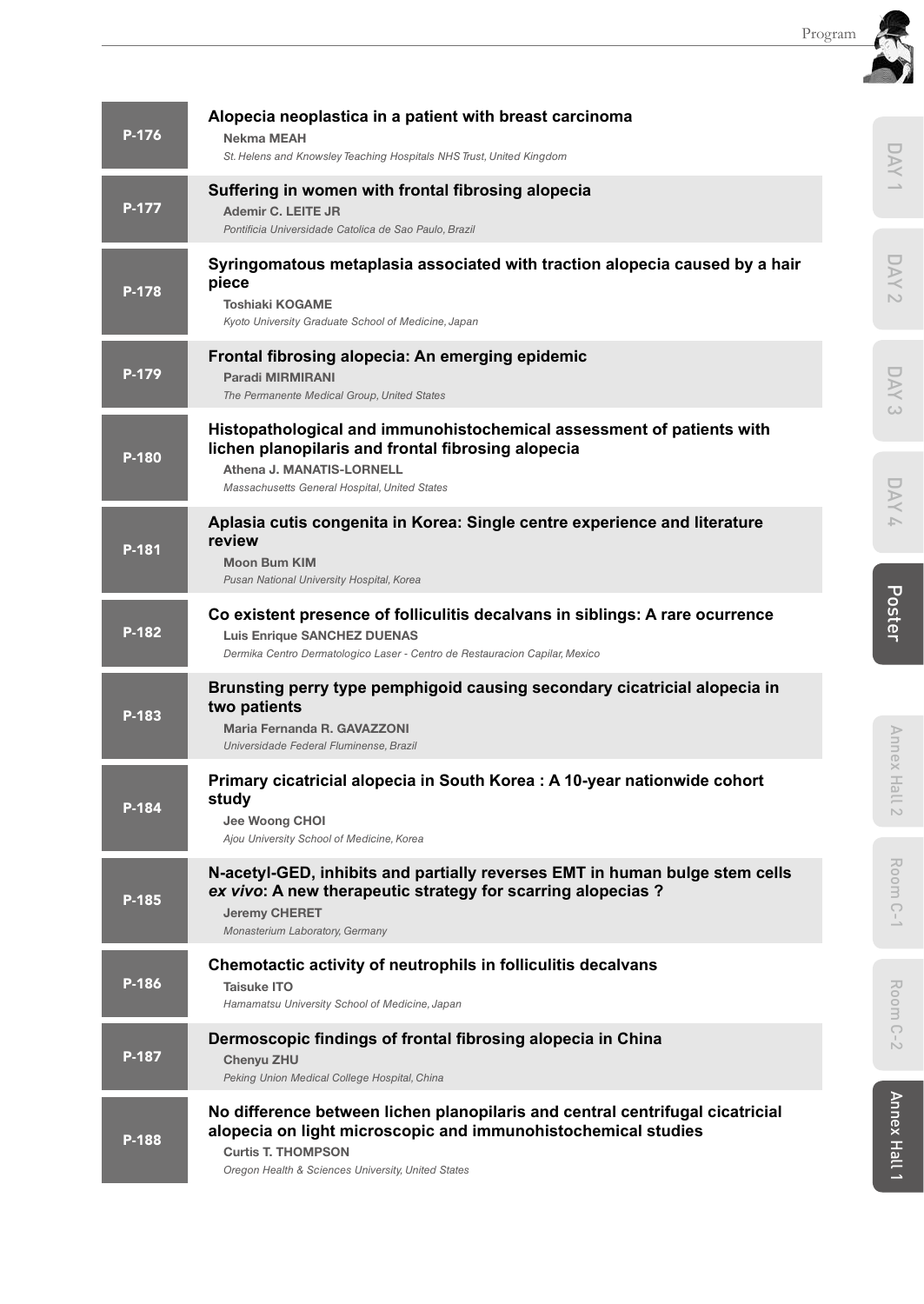| P-189 | Prevalence of centrifugal cicatricial alopecia in a cohort of African American<br>women: Analysis of CCCA in the black women's health study<br>Yolanda M. LENZY<br>University of Connecticut Health Sciences, United States |
|-------|-----------------------------------------------------------------------------------------------------------------------------------------------------------------------------------------------------------------------------|
| P-190 | Infiltration of IL-17 producing mast cells in lichen planopilaris<br><b>Tatsuo MAEDA</b><br>Tokyo Medical University, Japan                                                                                                 |
|       | <b>13. Stem Cells and the Niche</b>                                                                                                                                                                                         |
| P-191 | The hair growth stimulation by mesenchymal stem cells and their secretory<br>factors<br><b>Seung Hwan PAIK</b><br>Asan Medical Center, University of Ulsan College of Medicine, Seoul, Korea                                |
| P-192 | High mobility group protein B2 (HMGB2) deficient mice develop increased<br>ionizing radiation-induced hair graying by deteriorating DNA damage<br><b>Nobuhiko TAGUCHI</b><br>Hoyu Co., Ltd., Japan                          |
|       |                                                                                                                                                                                                                             |

### 14. Tissue Engineering using Hair Follicle Cells

| P-194 | Induction of skin-derived precursor cells from human induced pluripotent<br>stem cells<br><b>Yoriko NAKAGIRI</b><br>Kao Corporation, Japan                                                  |
|-------|---------------------------------------------------------------------------------------------------------------------------------------------------------------------------------------------|
| P-195 | Mesenchymal cell-embedded collagen microgel for large-scale preparation of<br>hair follicle germs<br><b>Tatsuto KAGEYAMA</b><br>Yokohama National University, Japan                         |
| P-196 | Bioengineering human hair follicle anlagen within a full thickness skin<br>equivalent<br><b>Gerd LINDNER</b><br>University for Technologies Berlin, Germany                                 |
| P-197 | C-C chemokine ligand 2 (CCL2) regulated by alkaline phosphatase is involved<br>in hair follicle induction<br><b>MiHee KWACK</b><br>School of Medicine, Kyungpook National University, Korea |
| P-198 | Large-scale production of hair follicle germ (HFGs) using spontaneous HFG<br>formation in vitro<br>Chisa YOSHIMURA<br>Yokohama National University, Japan                                   |

DAY<sub>1</sub>

Poster  $DAY 4$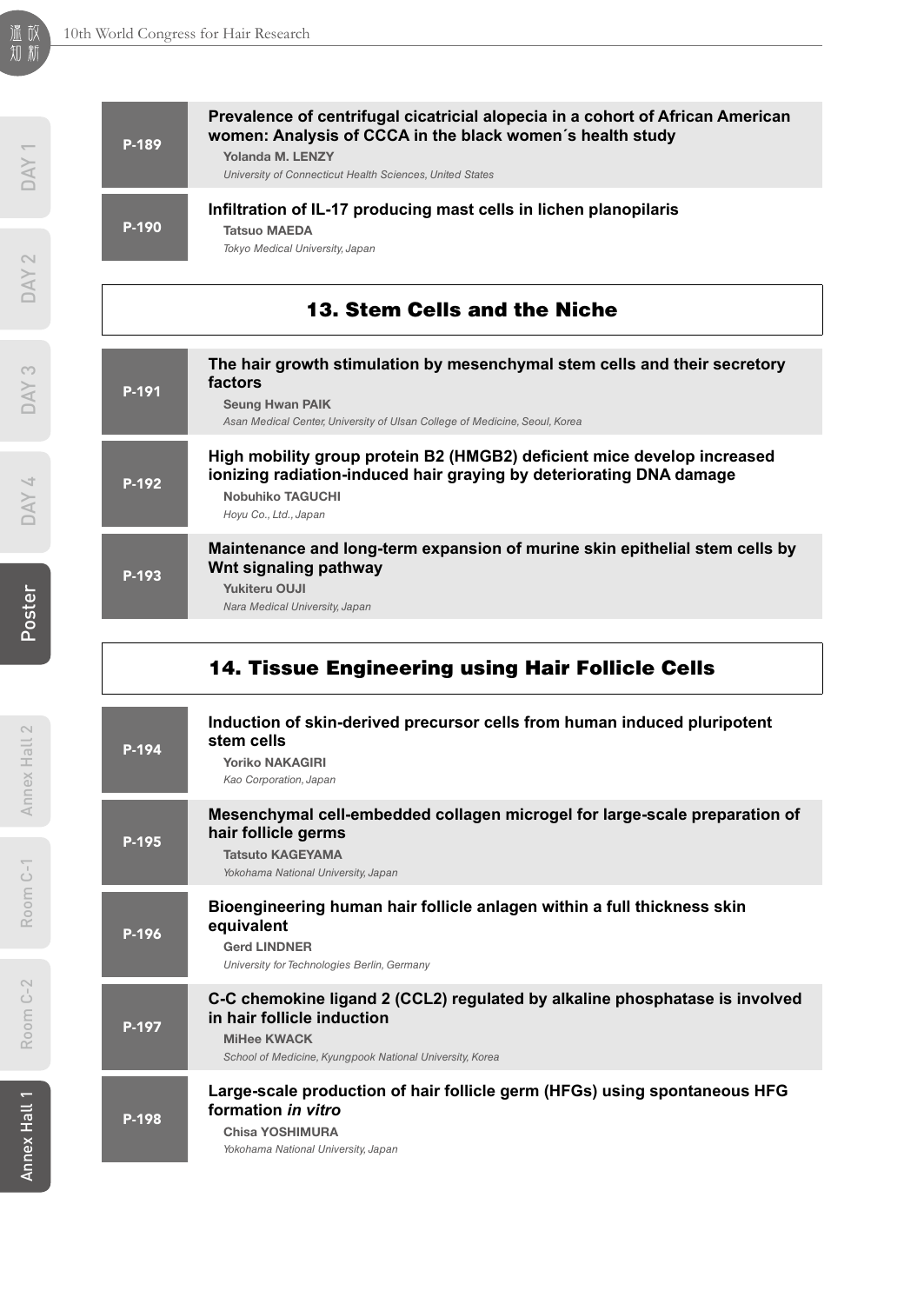DAY 1

**DAY 2** 

DAY 2 Poster Poster Poster

DAY 4

| P-199 | Coculture with human DP cells ehnances trichogenic activity of human ORS<br>cells                        |
|-------|----------------------------------------------------------------------------------------------------------|
|       | Soon Sun BAK<br>Kyungpook National University, Korea                                                     |
| P-200 | Long-term culture of hair follicle germs formed through cell self-organization<br><b>Akihiro SHIMIZU</b> |
|       | Yokohama National University, Japan                                                                      |

|       | <b>15. Others</b>                                                                                                                                                                                                                | $\sim$          |
|-------|----------------------------------------------------------------------------------------------------------------------------------------------------------------------------------------------------------------------------------|-----------------|
| P-201 | Manifest hair repigmentation associated with etretinate therapy<br><b>Kotaro NAGASE</b><br>Saga University, Japan                                                                                                                | DAY<br>w        |
| P-202 | An underlying mechanism of hair loss in acrodermatitis enteropathica<br><b>Youichi OGAWA</b><br>University of Yamanashi, Japan                                                                                                   |                 |
| P-203 | A case of centrifugal lipodystrophic alopecia<br><b>Kazutoshi HARADA</b><br>Tokyo Medical University, Japan                                                                                                                      | DAY<br>A.       |
| P-204 | CNC <sup>®</sup> capelli naturali a contatto: Hair and scalp prosthesis<br><b>Stefano OSPITALI</b><br>Advihair Bologna Italy, Italy                                                                                              | Poster          |
| P-205 | Prophylactic treatment with AB-103 protects breast cancer patients from the<br>development of chemotherapy induced alopecia<br><b>Maja KOVACEVIC</b><br>Venerology, Clinical Hospital Center Sestre Milosrdnice, Zagreb, Croatia |                 |
| P-206 | A study of the hair care formulations containing moringa oleifera seed extract<br>as protecting hair from the city pollutions<br><b>Xiaowei CHANG</b><br>Henkel Investment Co., Ltd., China                                      | Annex Hall 2    |
| P-207 | Virus-associated trichodysplasia spinulosa: Case report<br><b>Kaori KOGA</b><br>Fukuoka University, Japan                                                                                                                        | Room            |
| P-208 | Loose anagen hair syndrome: Treatment with systemic minoxidil<br>characterised by marked hair colour change<br><b>William C. CRANWELL</b><br>Sinclair Dermatology, Victoria, Australia                                           | $C-1$           |
| P-209 | Essential oils as a potential and natural tool to treat mild inflammation-<br>induced hair loss: A review<br><b>Tatiele KATZER</b><br>Universidade de Santa Cruz do Sul, Brazil                                                  | Room<br>$C - 2$ |
| P-210 | A new model for understanding the psychosomatic phenomena in hair loss<br>patients<br>Ademir C. LEITE JR<br>Pontificia Universidade Catolica de Sao Paulo, Brazil                                                                | Annex Hall      |

Room C-2

Annex Hall 2

Room C-1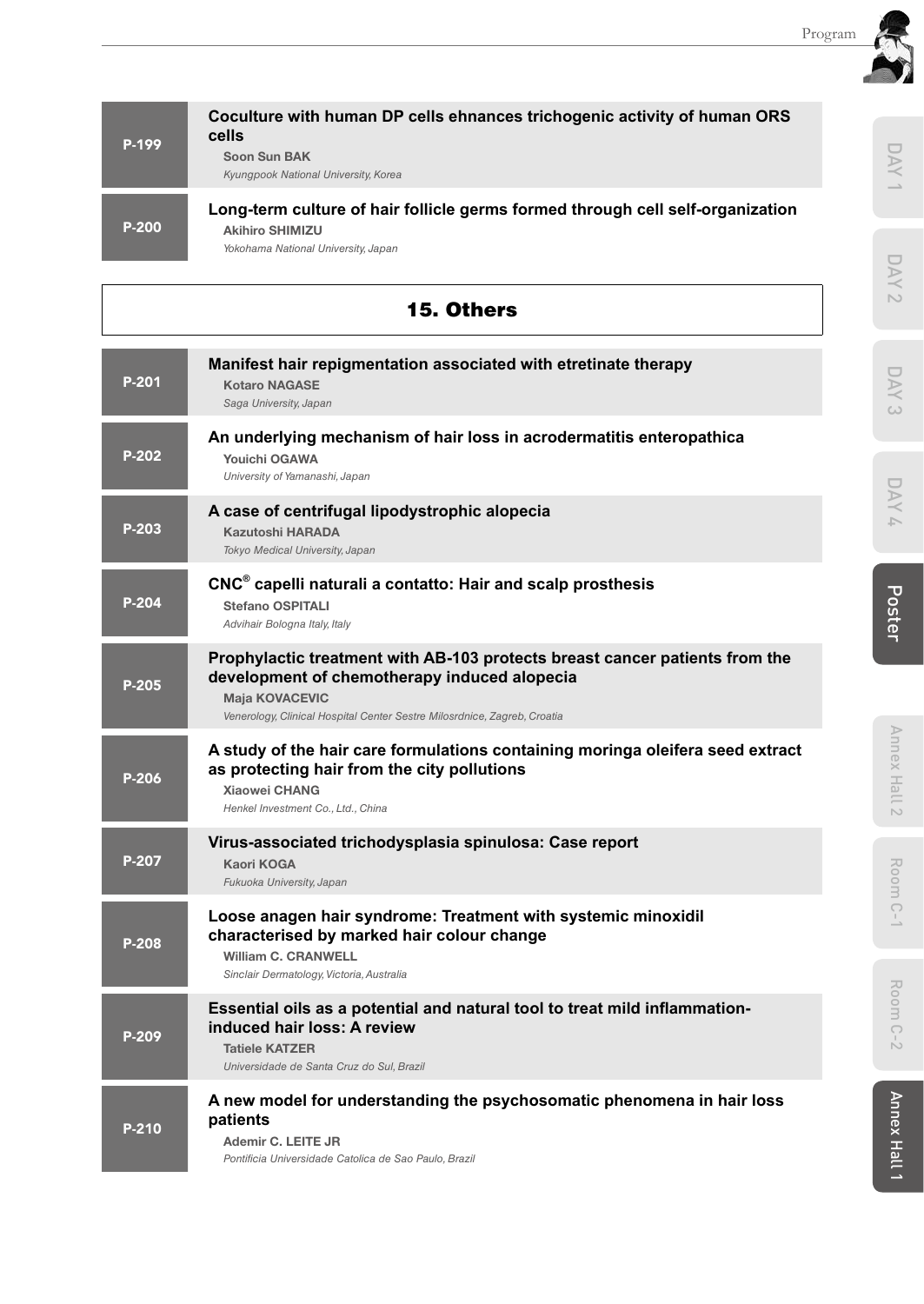| P-211   | How to treat school refusal in children with alopecia areata multiplex?<br><b>Masako M. HORI</b><br>Asahikawa Medical University, Japan                                                                                                                                        |
|---------|--------------------------------------------------------------------------------------------------------------------------------------------------------------------------------------------------------------------------------------------------------------------------------|
| P-212   | Evaluation of the impact of a topical lotion, CG428, on permanent<br>chemotherapy induced hair and scalp disorders in cancer survivors: RCT<br><b>Juhee CHO</b><br>Center for Clinical Epidemiology, Samsung Medical Center, Sungkyunkwan University School of Medicine, Korea |
| $P-213$ | Methotrexate induced hair repigmentation<br><b>Nekma MEAH</b><br>St. Helens and Knowsley Teaching Hospitals NHS Trust, United Kingdom                                                                                                                                          |
| $P-214$ | Moderate inflammation from thermal injury of CO <sub>2</sub> fractional laser stimulates<br>hair regrowth by WNT/β catenin pathway in mice<br>Lin Feng ZHUO<br>Capital Medical University, China                                                                               |
| $P-215$ | Cellular remodeling under expansible and microporous polyurethane<br>hydrophilic foam for wound dressing<br>Yu Pu CHU<br>The Institute of Basic Medical Sciences, National Cheng Kung University, Taiwan                                                                       |
| P-216   | Hair mineral analysis in women with telogen effluvium<br><b>Byung Cheol PARK</b><br>Dankook Medical College, Korea                                                                                                                                                             |
| P-217   | Comparison of whole-head and split-head designs for the clinical evaluation<br>of anti-dandruff shampoo efficacy<br><b>Shuliang ZHANG</b><br><b>Unilever, United States</b>                                                                                                    |
| P-218   | Morphological changes of hair melanosome by aging<br>Takashi ITOU<br>Kao Corporation, Japan                                                                                                                                                                                    |
| P-219   | Fermented fish oil reduced skin aging caused by particulate matter 2.5 in<br>human keratinocyte<br><b>Yujae HYUN</b><br>Jeju National University, Korea                                                                                                                        |
| P-220   | Reconstruction of eyebrows using permanent makeup<br><b>Tomohiro SHIRASAWA</b><br>HS Clinic, Japan                                                                                                                                                                             |
| P-221   | Green tea extract prevents airborne particulate matter-induced skin and hair<br>follicle damage<br><b>Suna KIM</b><br>HBO Research Institute, Amorepacific R&D Center, Korea                                                                                                   |
| P-222   | Improving hair shaft moisturizing effect using arginine, hyaluronic acid and<br>macadamia nut oil<br>Suna KIM<br>HBO Research Institute, Amorepacific R&D Center, Korea                                                                                                        |
| P-223   | A clinical study of telogen effluvium in Mexico. Specific clinical patterns and<br>associations are described in one hundred and fifty patients<br><b>Daniela GUZMAN-SANCHEZ</b><br>Universidad de Guadalajara, Mexico                                                         |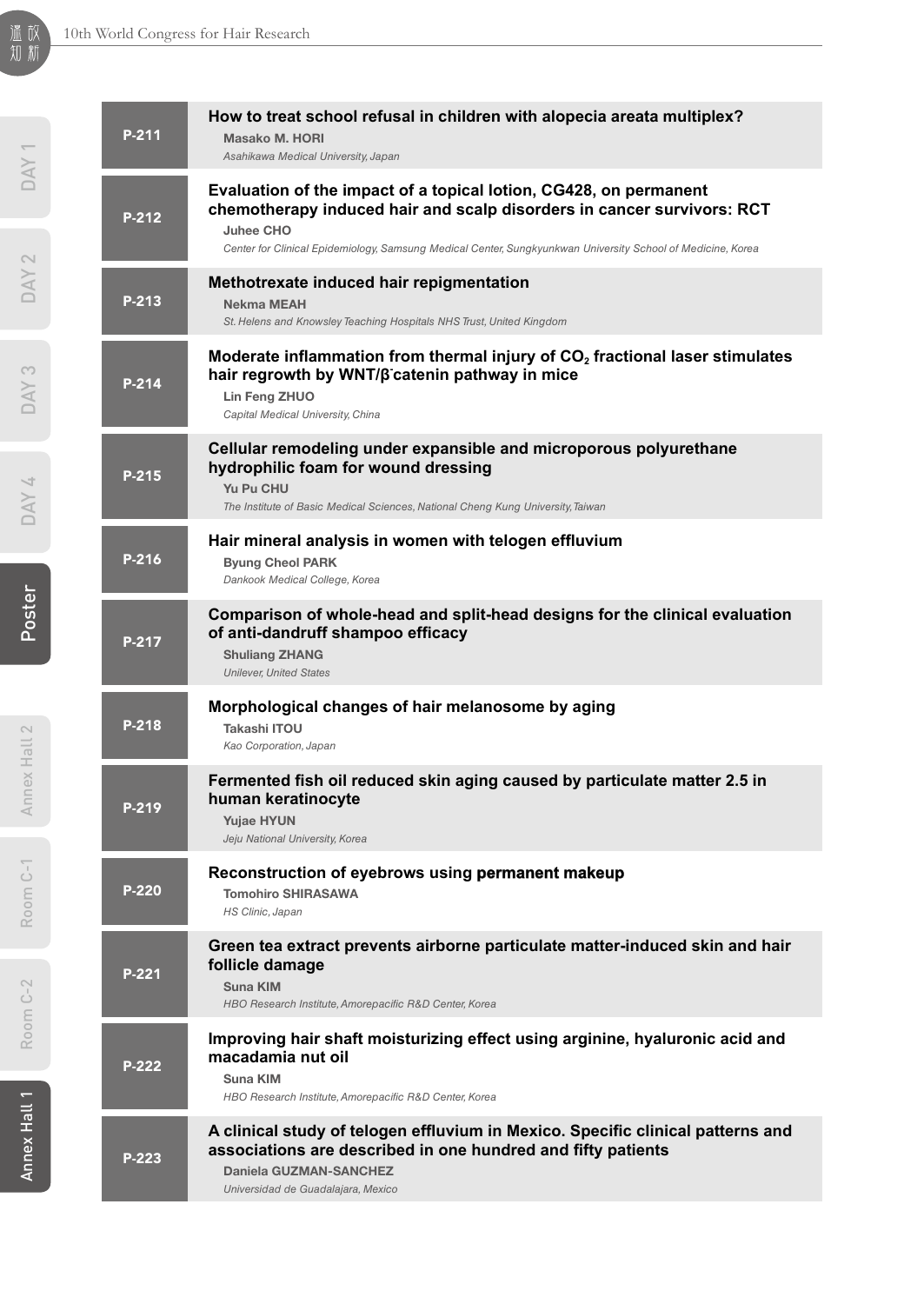|       | Proteoglycans replacement therapy in telogen effluvium. A novel treatment                                                                                                                                                      |                               |
|-------|--------------------------------------------------------------------------------------------------------------------------------------------------------------------------------------------------------------------------------|-------------------------------|
| P-224 | and potential adjuvant therapy. A pilot study<br>Daniela GUZMAN-SANCHEZ<br>Universidad de Guadalajara, Mexico                                                                                                                  | DAY                           |
| P-225 | Fermented fish oil derived from mackerel protects skin cells from UVB<br>radiation and air pollution-induced oxidative stress<br><b>Jeongeon PARK</b>                                                                          |                               |
| P-226 | Jeju National University, Korea<br>Clinical observation of 1550nm fractional laser combined with minoxidil in<br>the treatment of androgenetic alopecia and alopecia areata<br><b>Qiong WANG</b>                               | DAY<br>$\sim$                 |
|       | The Second Affiliated Hospital of Xi'an Jiaotong University, China<br>Symptomatic scalp: Scratching the surface at elucidating the mechanism and                                                                               | DAY                           |
| P-227 | therapeutic management<br><b>Molly HIRT</b><br>University of Minnesota, United States                                                                                                                                          | $\omega$                      |
| P-228 | Combined action on hair and scalp for hair water balance recovery<br>Qimiao SHAO<br><b>BASF Advanced Chemicals Co., Ltd., China</b>                                                                                            | Ř<br>$\overline{\phantom{a}}$ |
| P-229 | Serum 25 hydroxyvitamin D levels in alopecia areata, female pattern hair loss<br>and male androgenetic alopecia in a Chinese population<br><b>Youyu SHENG</b><br>Huashan Hospital, Fudan University, China                     | Poster                        |
| P-230 | An open clinical trial of a new zinc pyrithione / rosa centifolia extract<br>shampoo in the management of dandruff<br><b>Kwan Ho JEONG</b><br>St. Pauls Hospital, College of Medicine, The Catholic University of Korea, Korea |                               |
| P-231 | Three cases of adverse events caused by implantation of artificial hairs<br><b>Ruri FUKUSHI</b><br>Tokyo Medical University, Japan                                                                                             | Annex Hall 2                  |
| P-232 | Formulation of low irritation shampoo suppressing scalp penetration<br>Hyun Na KIM<br>HBO Research Institute, Amorepacific R&D Center, Korea                                                                                   |                               |
| P-233 | The improved effects of ginseng, green tea and camellia seed fermented with<br>AP-microorganisms complex on hair and scalp condition<br>Hyun Na KIM<br>HBO Research Institute, Amorepacific R&D Center, Korea                  | <b>Rool</b><br>3<br>$C-1$     |
| P-234 | Formulation and evaluation of silicone-free scalp care shampoo<br>Daekyung EUN<br>Amorepacific Corporation, Korea                                                                                                              | Room<br>$C-2$                 |
| P-235 | Effects of light emitting diode with wavelength of green light on improvement<br>of hair loss and skin aging<br><b>Kwan Ho JEONG</b><br>St. Pauls Hospital, College of Medicine, The Catholic University of Korea, Korea       |                               |
|       |                                                                                                                                                                                                                                | Annex Hall                    |